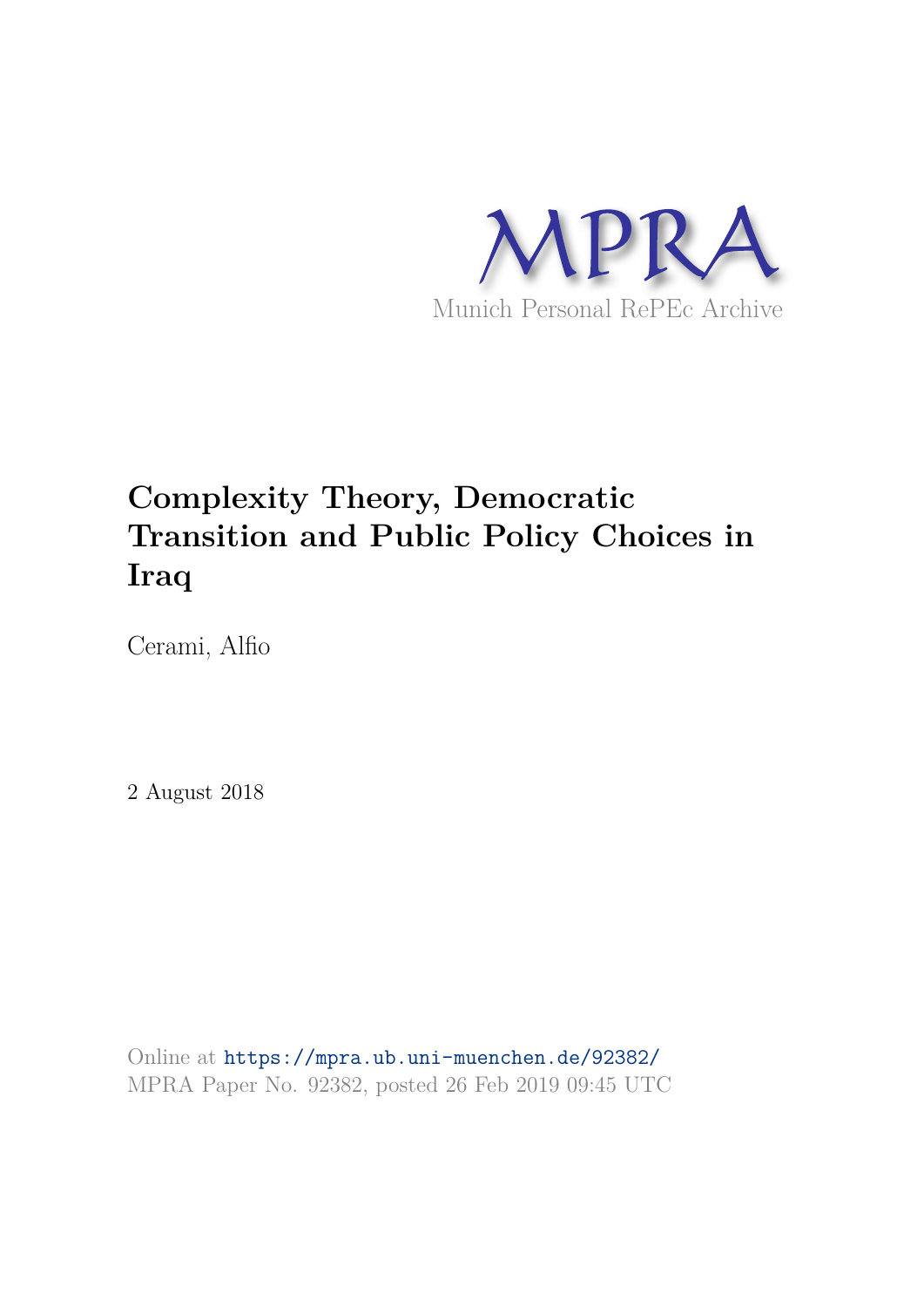## **Complexity Theory, Democratic Transition and Public Policy Choices in Iraq**

### by Alfio Cerami

Home page http://www.alfiocerami.com/ Blog: https://alfiocerami.wordpress.com/ Twitter: https://twitter.com/acerami/ E-mail(s) ceramial@gmail.com Amazon:https://www.amazon.com/Alfio-Cerami/e/B007CKOGZG

First Version: October 23, 2017

Revised: 2 August 2018

## *Abstract*

This article adopts *Complexity Theory* to improve understanding of Iraq's future patterns of democratic stabilization and consolidation. It emphasizes the importance of soft technologies, as well as hard technologies for making better public policy choices. The article also sheds light on Iraq's institutional evolution, on its processes and mechanisms of variation and replication. It emphasizes the importance of new culturally-sensitive public policies and political economies. The first part of the article briefly describes the main political, economic, social and cultural changes in Iraq since the fall of the Saddam regime. The second part discusses the system of social security in Iraq and in formerly ISIS controlled territories. The final section deals with important challenges of de-radicalization necessary that are necessary for the democratization, liberalization, institutionalization and consolidation of new institutions. A new spatial politics of public policy making in formerly ISIS-occupied territories is also discussed in the concluding section.

Keywords: Iraq, ISIS, Complexity Theory, Soft Technologies, Hard Technologies, Political Economy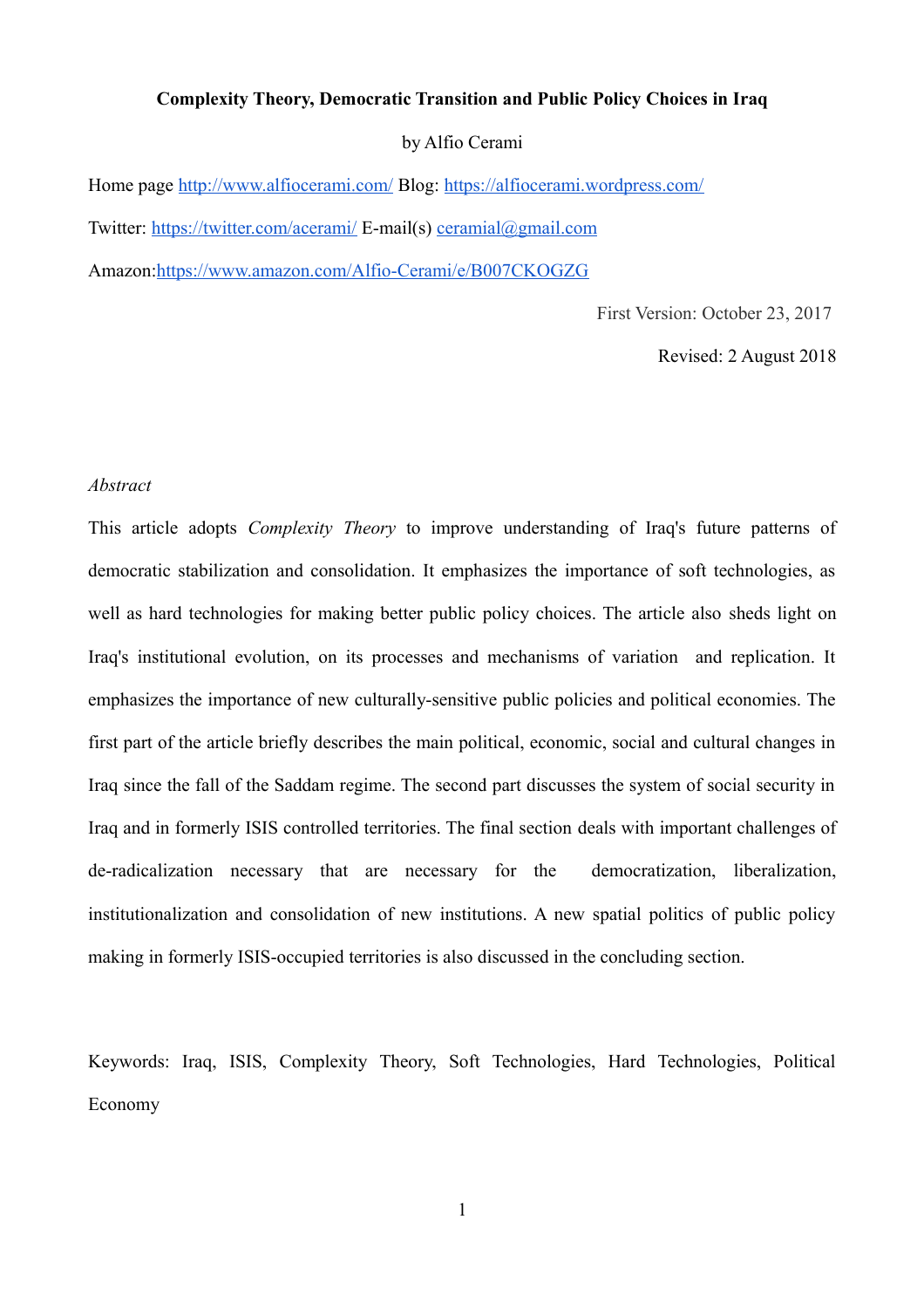### *Introduction*

This article adopts *Complexity Theory*, as discussed by Room and colleagues, in order to improve understanding of Iraq's future patterns of democratic stabilization and consolidation. The article emphasizes the importance of soft technologies, as well as of hard technologies for making better public policy choices (Room et al. 2017). Soft technologies include public policy and political economy *methods*, such as the choice of and the ways in which a determined public policy and political economy is implemented. Hard technologies involve, for example, the *instruments,* such as the practical tools to implement these policies. In this perspective, *Complexity Theory* becomes a useful theoretical account to address ISIS's nation-building activities, including processes of economic, political, cultural and social change (Room et al. 2017). Taking into account Parsons' (1951) and Luhmann's (1984) definition, Iraq's social system can be described as made of different sub-systems – eco-systems - with associated internal logics - pychological and institutional -. Improve understanding of the "co-evolution" of these complex ecosystems and the ways in which individuals interact (Room 2016a) at the politics, polity and policy level is important for choosing the right *public policy instrumentation* (Lascoumes and Le Galès 2007), as well as for making Iraq democracy work and more resilient (Diamond et el. 2016).

In *Choice Architecture*, 2017 Nobel Prize Winner Richard H. Thaler and his colleagues Cass R. Sunstein, John P. Balz (2014) have defined the NUDGES approach, as comprising of six main principles for making good policy choices: iNcentives, Understand mappings, Defaults, Give feedback, Expect error, and Structure complex choices.

*iNcentives* refers to prices and incentives. More specifically, it has to do with: who uses, who chooses, who pays, who profits of (and by) a determined policy choice. *Understand mappings* concerns the right policy choices that lead to the welfare of society. This, for example, involves selecting which policies to choose among a wide variety of possible equally suitable alternatives. *Defaults* means avoiding the least pathway of resistance when this default option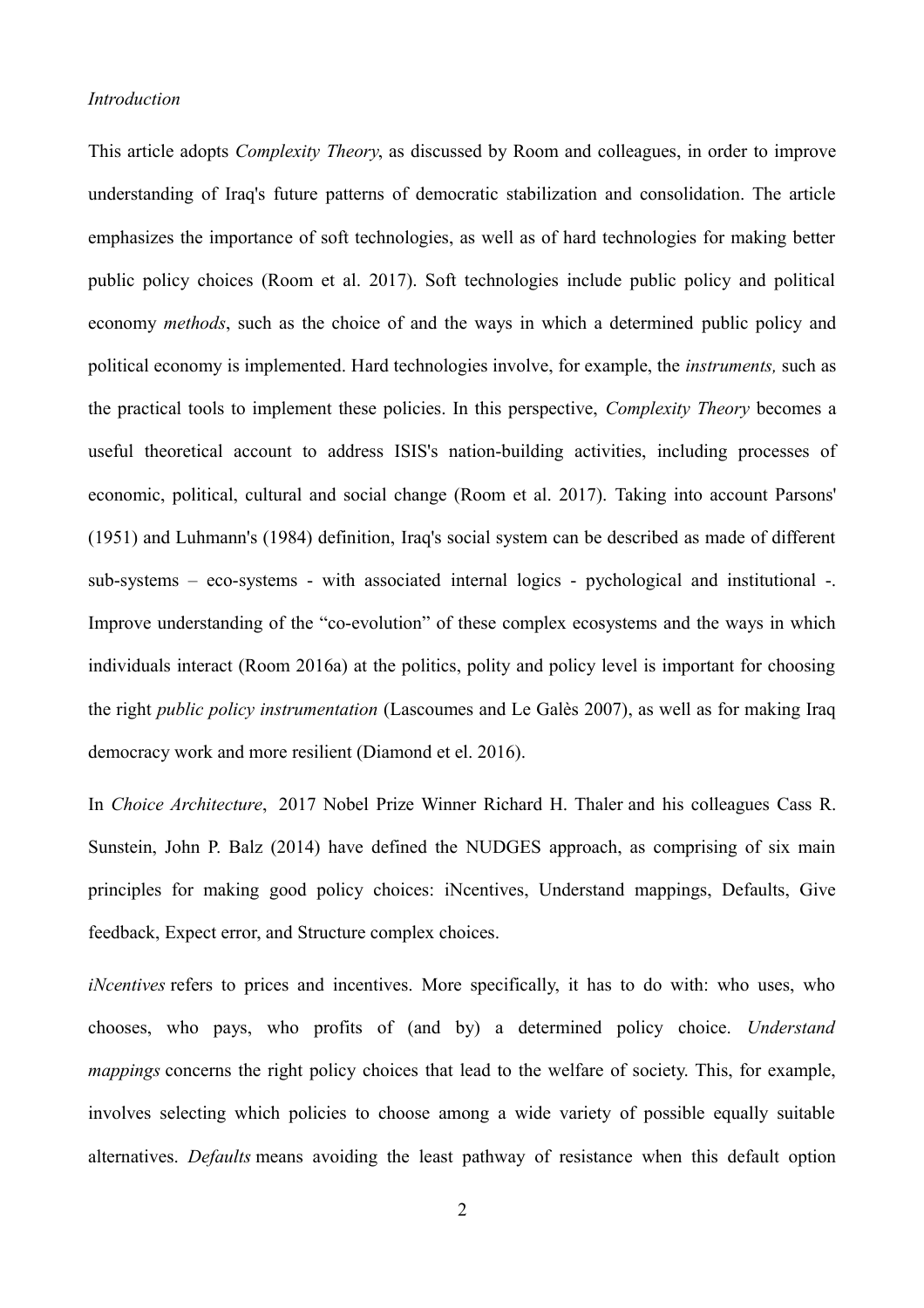(*doing nothing* or no change) leads to negative results (Thaler et al. 2014, p. 430). In complex systems, *Give feedback* is a necessary endeavor to avoid mistakes. For instance, *what rose the admiration of baseball fans and gives them joy is often the individual achievements of players. But the player there does not stand alone at the plate, because s/he is part of a team. Looks, throws,* catches, hustles are all elements part of one big team<sup>1</sup>. Giving feedback to players becomes, inevitably, necessary to ensure the consistency of their game choices. *Expect error* is a fifth important element in order to improve a policy-maker's choice architecture. If a player goes out there for himself/herself without thinking about the team (or caring about the team), he or she gets nowhere. The team must fit, players must expect errors and learn how to deal with them. *Structure complex choices* is hence the sixth and final element of the NUDGES approach. It involves the necessity of adopting different strategies for dealing with complex problems and choosing the best alternative with more trade-offs. Structure complex choices means, in brief, having in mind a structure of alternative suitable strategies. NUDGES include making the right choice of *public policy instruments* and the *methods* associated to their implementation, such as the ways in which a *public policy instrument* must be put in place (such as though through institutional adjustments or evolutions) (Steinmo 2010).

In *Behavioral Economics*, Richard Thaler and Sendhil Mullainathan (2000) have further discussed two important concepts in sociology and behavioral economics, as elucidated some time before by Herbert Simon (1955): *bounded rationality* and *bounded willpower.* Bounded rationality refers to the bounded rational cognitive processes that an individual faces in a determined institutional setting. This includes also the ways in which they deal with the *Descartes' Error* (Damasio 1994) – that is to say – the tensions that exist between their emotions and ir/rational behaviors. In other words, their *Feeling of What Happens* (Damasio 2000). Bounded willpower concerns, instead, the desires' contraints that actors face in their everyday life, especially when socialized in determined institutions. As Thaler and Mullainathan (2000) have rightly emphasized, departures from pre-1 Metaphor from the movie "The Untouchables" by Brian De Palma.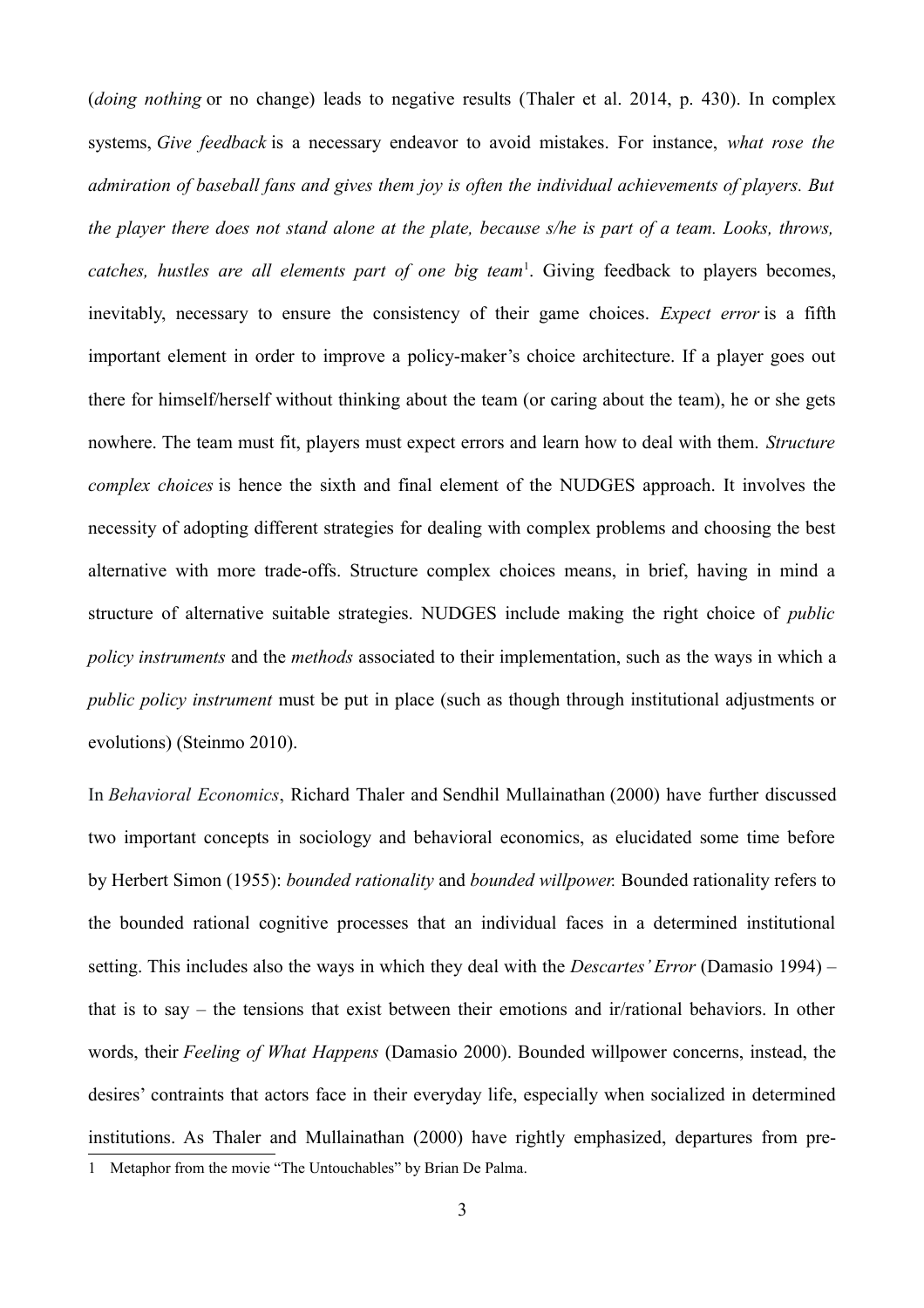existing ir/rationalities are not rare (on path-departures, see also Cerami and Vanhuysse 2009; Cerami 2013). It is, in fact, often not uncommon to adopt "the rule of the thumb as a way to economize on cognitive faculties" (Thaler and Mullainathan (2000 p.3; see Room 2016b, pp.1-9).

In a recent attempt to improve Thaler's et al's NUDGES approach, Room and colleagues have highlighted the necessity to shifting "the focus from individual psychology to political economy" (Room 2016, p. 9). They suggest to better capture not only the "citizens' formal organizations political, commercial, educational", but also their "more informal communities – religious, cultural, residential" (Room 2006b, p.6), around which, for example, Iraqis build their identities. Hence, as a multi-dimensional eco-system, ISIS must be investigated taking into full consideration its political, economic, social and cultural evolution. As Steinmo (2010) and Lewis and Steinmo (2012) highlight, institutions, organizations (including criminal or terrorist) and individuals evolve through gradual institutional changes. Also, they do so by "generating new variation upon which mechanisms of selection and replication" take place (Lewis and Steinmo 2012, p. 314).

This article sheds light on the processes and mechanisms of variation, selection and replication, emphasizing the importance of new culturally-sensitive public policies and political economies. Here, public policies concern all those choices that aim at administering, managing and reducing distributive and social conflicts (Haggard and Kaufman 2008, 2016) through political economy instruments. And, hence, they contribute to the reconstruction, stabilization and consolidation of countries affected by war, disaster or, more generally, by state fragility. A particular attention to human security (see Burgess et al. 2007), including the human rights dimension, in the the administration of policy choices remains vital.

This article is structured as follows. Part I briefly describes the main political, economic, social and cultural changes in Iraq since the fall of the Saddam regime. Part II discusses the system of social security in Iraq and in formerly ISIS occupied territories. The final section deals with important challenges of de-radicalization that are necessary for the democratization, liberalization,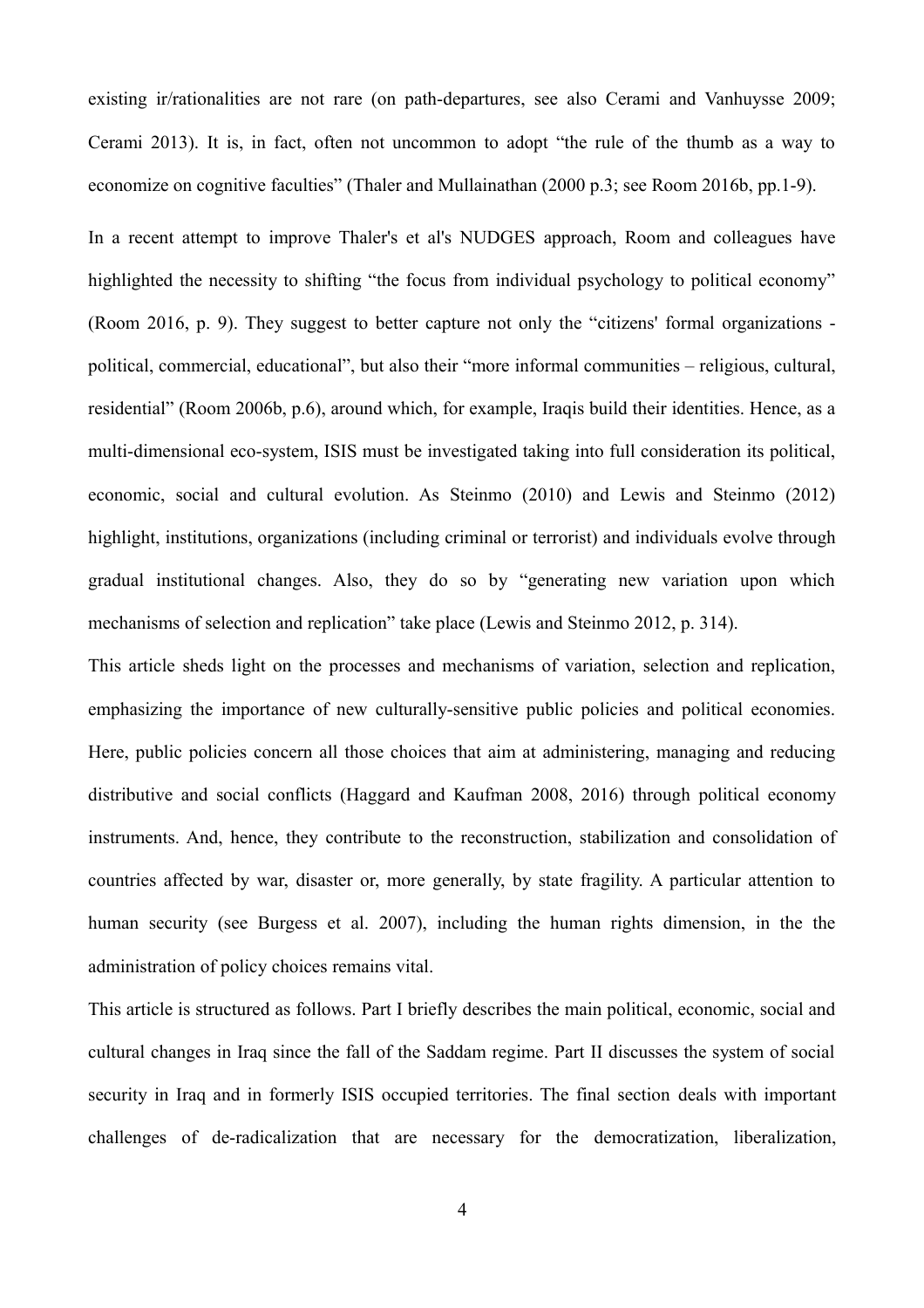institutionalization and consolidation of new institutions. A new spatial politics of public policy making in former ISIS-occupied territories is also discussed in the concluding section.

# *Political Changes in Iraq*

Since the first Gulf War of 1980-1988, Iraq underwent a difficult transition to democracy which has been characterized by the emergence of civil conflicts and system instability. The second Gulf War in 1991, the international economic sanctions in 1991–2003, and the fall of the Saddam Hussein regime in 2003 did not succeed to resolve the internal problems, but have often exacerbated preexisting ethnic and religious tensions. This has resulted in an increasing number of casualties, which, since 2003, have amounted to about 123,000 people (World Bank 2014, p. 4). However, the real number of deaths is estimated to be much higher than the one reported by official statistics. Similar considerations apply to the number of violent attacks which have dropped significantly since the beginning of the conflict.

In 2014, Iraq had an estimated population of approximately 32 million inhabitants. About 75-80 percent Arabs, and the remaining 15-20 percent of Kurdish Turkoman and Assyrian origins. The Kurdish minority lives for the most part in northeastern Iraq (Kurdistan Regional Government, henceforth KRG). Islam is the official religion and accounts for almost 99 percent of the population. Shia Muslims correspond to 60-65 percent of the total population, while Sunni Muslims to approximately 30-34 percent. The remaining population is made of Christians (about 1 percent), Hindus, Buddhists, Jewish, and people not affiliated to the above mentioned religions (CIA World Factbook 2016).

Electoral engineering (Sartori 1994) has been key for the Iraqi transition to democracy, whose main goal has been to reduce the power of the Shiite-Kurdish majority, expanding the representation of the Sunnis. The intended consequence, most clearly expressed in the Iraq Study Group report of 2006 and in the 18 benchmarks of 2007, was to speeding up the de-baathification process.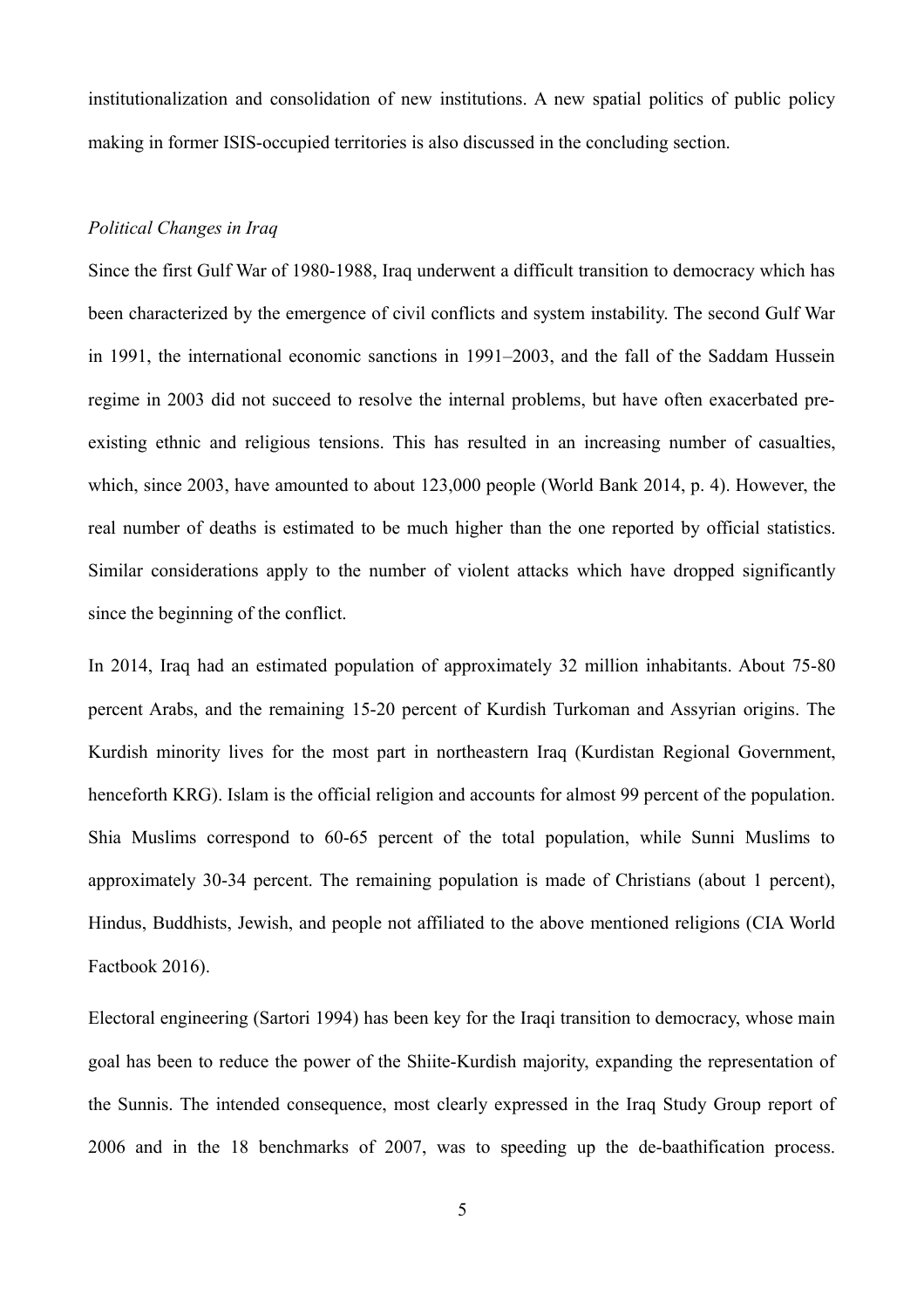Simultaneously, it limited the incentives for violence and sectarian conflict (Haggard and Long 2007, p. 2).

In order to bring democracy back to the table after decades of authoritarian subjugation, attempts at creating a more representative territorial structure have been made by national and international authorities. A proportional system of electoral representation was introduced after the fall of the Saddam Hussein's regime in 2003. As a consequence, since the first elections in 2005, several different lists of independent candidates (almost 36 in the elections of 2014) have emerged. The first free elections have been held in 2005 and have seen the victory of President Jalal Talabani and of Prime Minister Nuri al-Maliki (6 April 2005). Both have been re-elected in the polls of 20 May 2006. Mr Talabani, of Kurdish origin, represented, for the first phase of transition, the most prominent figure of the Patriotic Union of Kurdistan. Mr al-Maliki represented, instead, the leading figure of the Shia leading coalition 'State of Law'. In the elections of 2014, Mr al-Maliki was reelected as Prime Minister but was replaced in 2016 by a Shiite politician Haider al-Abadi<sup>2</sup>. Mr Fuad Masum, also of Kurdish origins, became instead the new President (Al Jazeera 2014; Wikipedia 2015).

In the light of a persistent electoral fragmentation of the political spectrum, Haggard and Long (2007, p. 3) have identified in the 'engineer's dilemma' a critical situation for future stabilization and consolidation attempts in Iraq. The 'engineer's dilemma' refers, in this case, to a situation in which the presumed institutional change aimed at enlarging the representation of the Sunni minority has ended up in an unexpected increase of violence. Among the problems of political inclusion associated with this failure in constitutional and electoral engineering (Sartori 1994; Goodin 1994), as a public policy instrument, the authors mention 'the fragmentation of the combatants, their weak representation in the formal political process, and the presence of extremists and the associated process of outbidding' (Haggard and Long 2007, p. 3). The fiscal and federal structure, which

<sup>2</sup>http://www.washingtonpost.com/world/iraqs-political-situation-dire-as-maliki-digsin/2014/08/11/1c70942a-213a-11e4-958c-268a320a60ce\_story.htm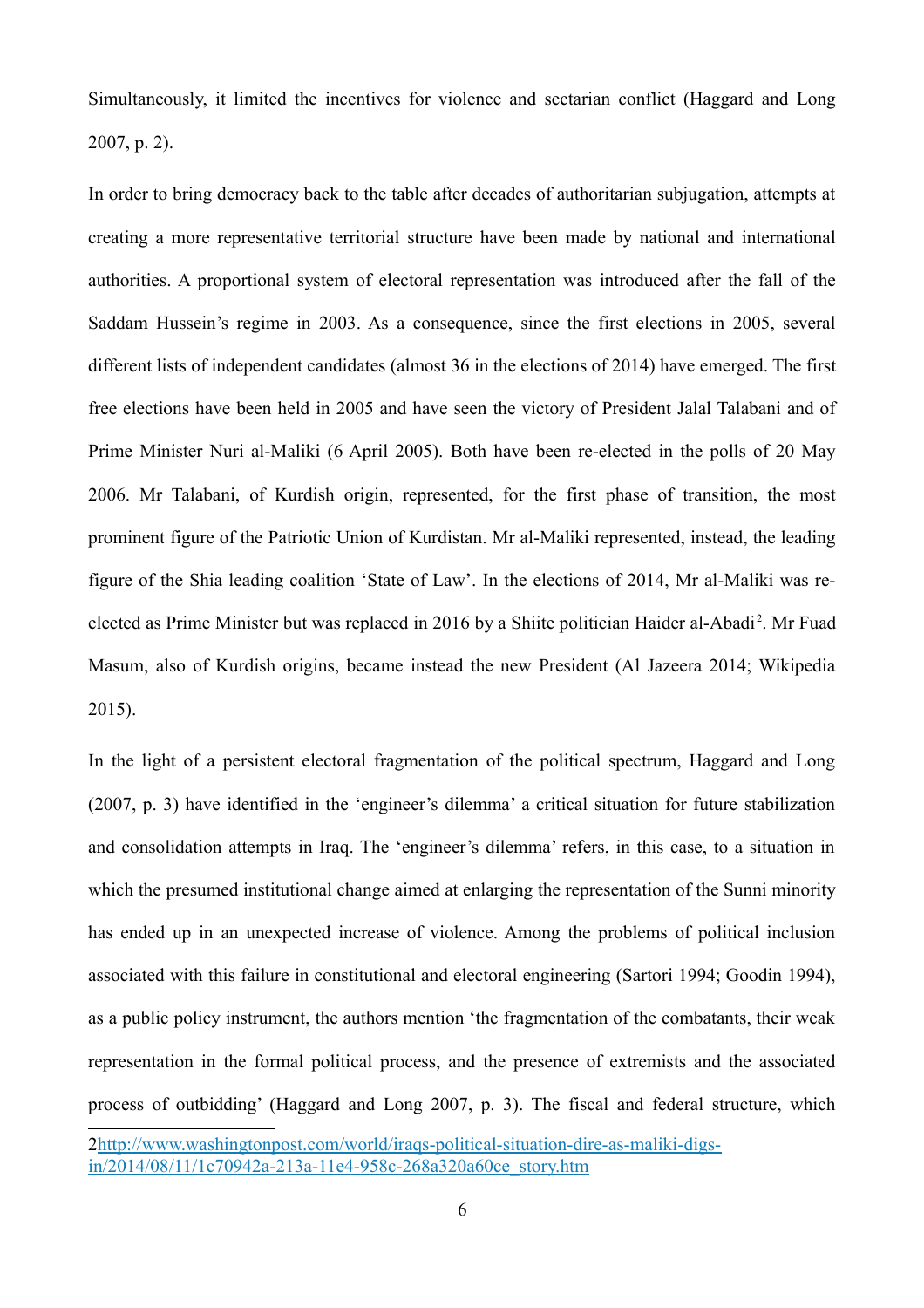continues to favor the two major allies (Shia and Kurds), also plays a dominant role in reducing the prospects for peace and stability. Interestingly, always according to the authors (see Haggard and Long 2007, p. 8), these problems of 'engineering' associated to political realignments (Haggard and Kaufman 2008) have contributed to exacerbate the demands of radical nationalists to re-establish a Sunni hegemony, and increasing the jihadists' requests for an Islamic 'caliphate'*.*

An additional important and often neglected issue of the Iraqis political system concerns the increasing autonomy of the Kurdistan National Assembly, which also thanks to the number of seats (111) and the relative power of the Kurdish minority, makes it *de facto* an autonomous regional state or, in other words, a 'state within a state' (UNPO 2013). This has clear repercussions not only for Iraq's future national unity and long-term stability, but also for future redistributive attempts. The territorial distribution of natural resources in the contemporary federal structure continues to favor existing winning coalitions, not avoiding the creation of insider-outsider divides. The limits of such a constructed 'consociational democracy', aptly highlighted by Lijphardt (1999), have become in this way more apparent (Haggard and Long 2007, p. 12). This can also be seen in the formulation of the new constitution, which, adopted by a referendum on 15 October 2005 (amended in 2013), has established a mixed legal system of civil and Islamic law, still subjected to multiple interpretations<sup>3</sup>. These political changes in Iraq, including the electoral changes, have altered the map of pre-existing distributive conflicts (Haggard and Kaufman 2008, 2016) with associated social tensions. This has also implied a redefinition of Lipset and Rokkan (1967) cleavage structure (centre-periphery and state-church relations) with subsequent voter realignments. In terms of territorial restructuring, new cleavages have emerged among actors in former ISIS, as well as non-ISIS occupied territories, including opposition within national elites versus local-regional opposition, as well as interestspecific opposition versus ideological opposition (Lipset and Rokkan 1967, Fig. 9.1).

<sup>3</sup> According to the Arab Barometer for Iraq (2012, p.5), about 72 percent of respondents agree that 'religious practices should be kept as a private matter and separated from public life', 85 percent that 'religious leaders should not interfere in voters' decisions', whilst only 31 percent that 'Islamic law was appropriate for their country'.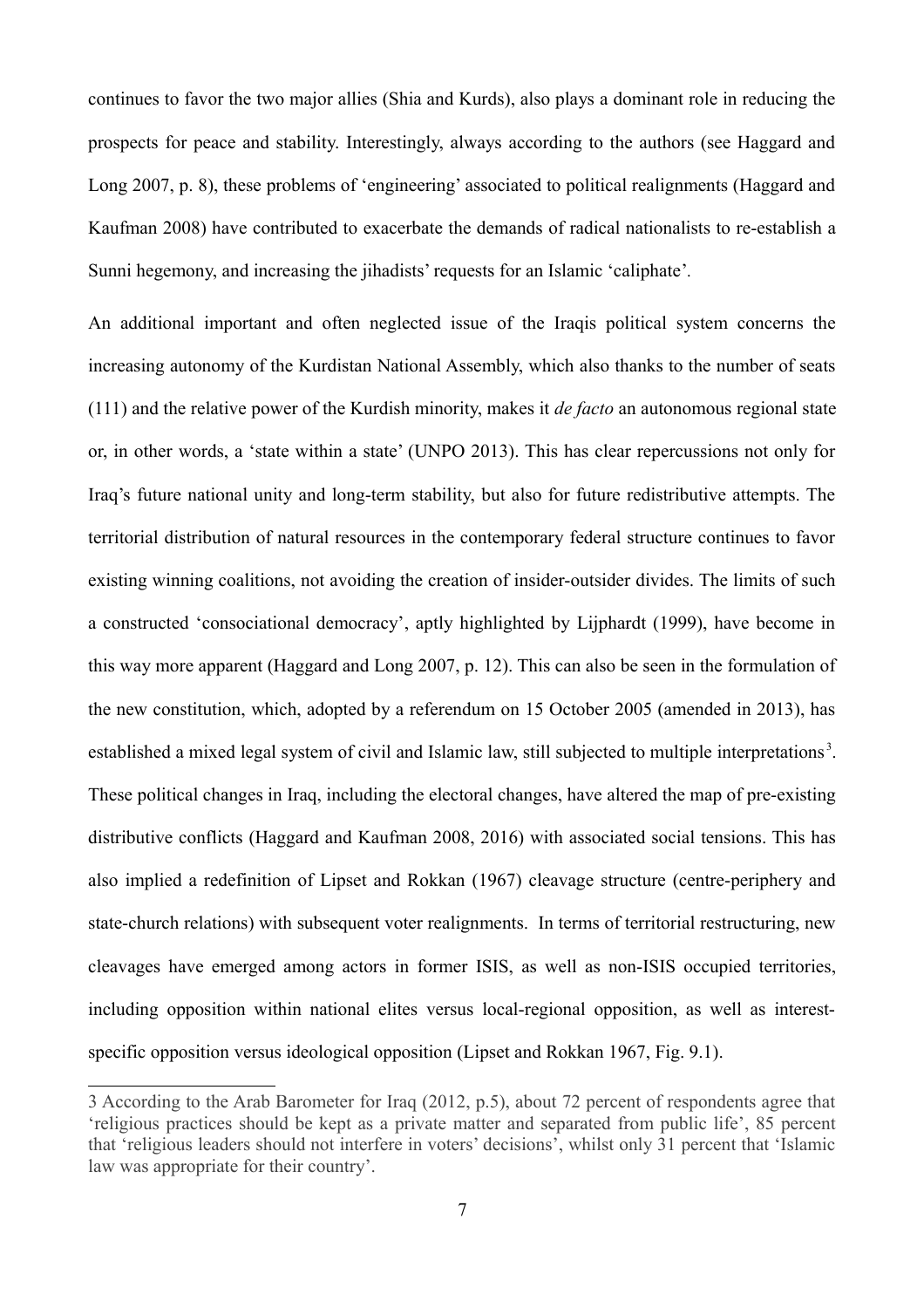## *Economic Changes in Iraq*

In 2003, as a result of the US intervention against the Saddam regime, real GDP growth collapsed by 40 percent, increasing, from that time, at rate of 6-8 percent per year. This early trend witnessed a drastic reduction during the economic crisis of 2008-9 and the drop in oil prices in 2009 and in 2014-2015. The results of the initial fall in GDP growth, which followed the US intervention against Saddam Hussein in 2003 can be explained by the amenities of war and the resulting civil conflict, as well as by the associated collapse of oil production and exports. A situation of low oil prices occurred in 2009 (set approximately at 60 US\$ per barrel) and in 2015, creating serious difficulties for policy-makers in financing social welfare and reconstruction programs.

In 2012, the oil revenues of Iraq accounted to approximately 80-90 percent of total revenues, whilst taxes amounted to only 2 percent (World Bank 2014, pp. 5-8). As Huntington (1991) has correctly emphasized, this has posed serious problems in terms of democratization and system stability, as the lower the level of taxation, the lower are the chances of citizens to ask for genuine representation. In the words of the author, 'no taxation without representation' and 'no representation without taxation' is possible (Huntington 1991, p. 65). In absence of a clear involvement of citizens in financing their own democracy, electoral requests become easily a gift of the political elites to 'their' citizens (Diamond 2008).

Despite efforts at structural adjustments, the country remains in all its parts an oil-based economy with well-known problems related to bureaucratic and political mismanagement. I described this: *oil-led state-captured capitalism* with associated *oil-led state-captured war-fare regime*, though, in former ISIS-controlled territories, war developments turned the system into an *Insurgent ISIScaptured capitalism with associated Insurgent ISIS-captured war-fare regime* (see Cerami 2018; see also Cerami and Stubbs 2013).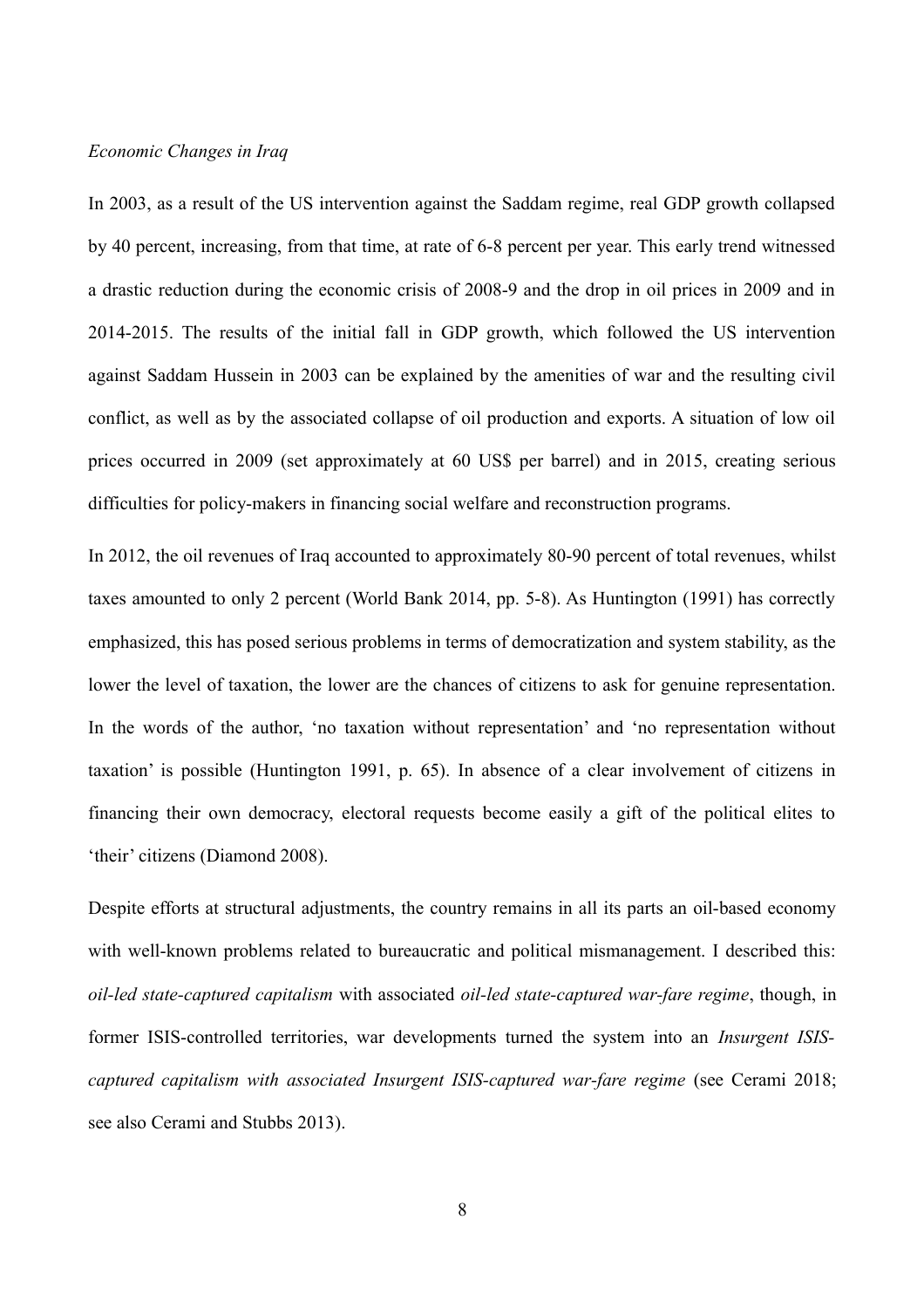As Almukhtar (2015) explains, close to war-making activities, in Iraq, ISIS relies always more often on the acquisition of state assets of captured cities, as well as on money coming from different sources, redistributing them among the population to acquire legitimacy and support. The main sources of financing include: oil, natural gas, phosphate, cement, agriculture, revenue of criminal origin, extortion; kidnap and ransom, antiquities trafficking and donations (CAT 2016).

In June 2014, ISIS' estimated assets in Iraq corresponded to no less than \$875 million. Its major revenue sources in 2014 were given by extortion and taxation activities in the Iraqi territory, which were estimated at \$600 million. In addition, \$500 million were, in fact, stolen from state-owned banks, \$100 million from oil whose barrels are sold at half the official price. \$20 million were raised by kidnapping ransoms (Almukhtar 2015). In 2015, ISIS expanded increasing its investments in people, paying its 20,000-30,000 fighters between \$350 and \$1500 per month according to their rank, skills and nationality (FATF 2015, pp. 29-30).

Similar estimations made by Lister (2015) state that there were approximately 30,000 ISIS armed members in early 2015, and about a half of these were foreigners of not Iraqi or Syrian origin. The ISIS total assets, presumably including also other occupied territories outside Iraq, should have, in reality, corresponded to \$2 billion, with an annual revenue of \$200 million to \$300 million (Waterbury 2015). In 2016, ISIS oil revenue are estimated to range from \$250 million per year to nearly \$365 million per year, though these numbers have declined due to the airstrikes on tanks and oil refineries (Rand 2017, p.8)<sup>4</sup>.

More recently, ISIS money may also come from stealing and redistributing credit cards, social welfare benefits, small loans, scooters, or even selling organs of dead fighters (for more information on such disgusting business, see also FATF 2017; May 2017). As in other countries, selling weapons

<sup>4</sup> Up-to-date information on ISIS financing mechanisms, including wage salaries, is provided by Jones et al. (2017).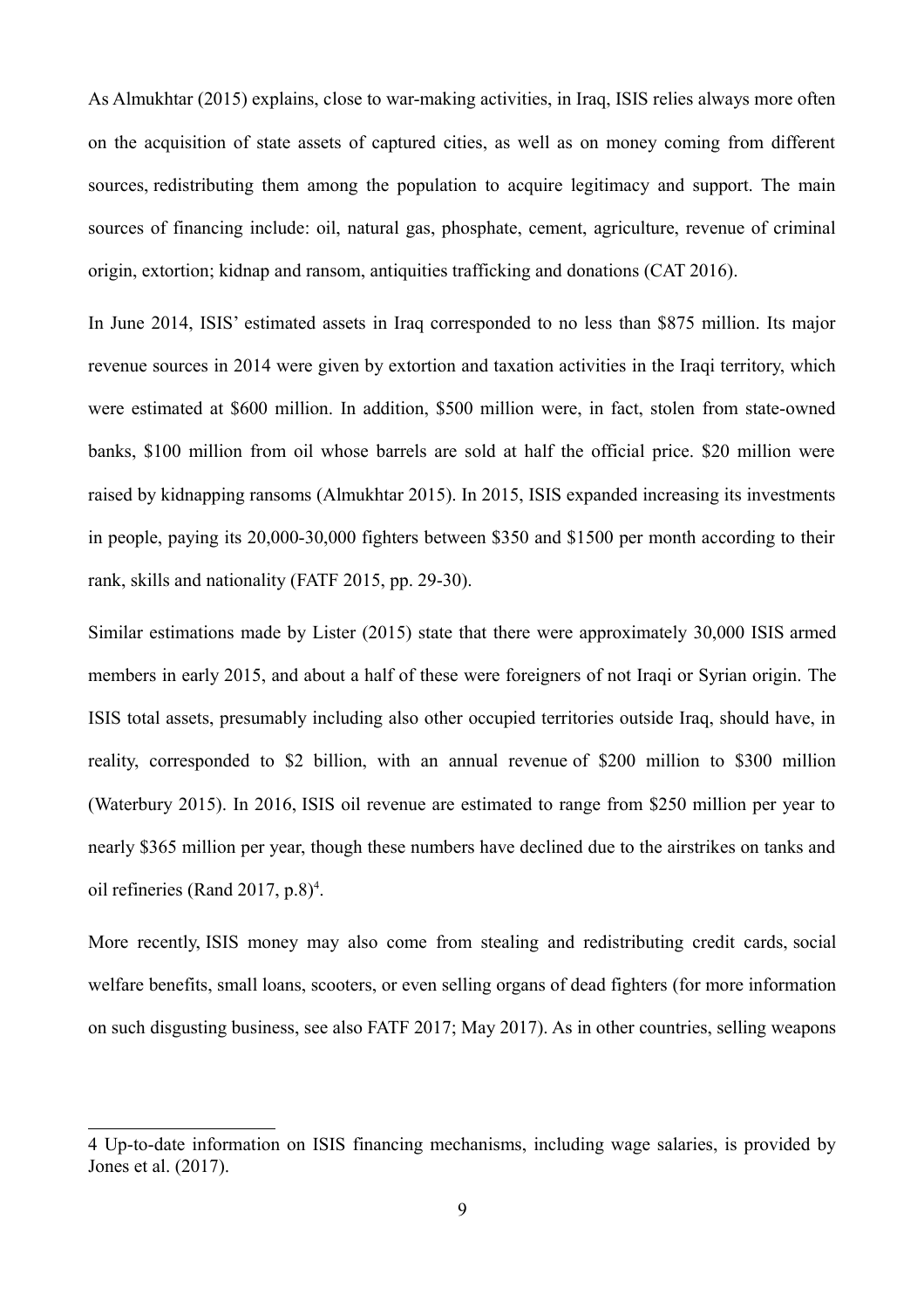can also be used as a corruption mechanism (see Enough Project 2017). Counterterrorist financing strategies can play here a crucial role<sup>5</sup>.

As a telling article by Shatz (2015) has powerfully demonstrated, the use of public employment has had the unintended consequence of radicalization and terrorist reinforcement. Financing the terrorist organization ISIS, an umbrella of previously Al-Qaeda linked groups but with a clearer political and nation-building project, has, for example, been made possible by government subsidies to government employees who live in former ISIS-controlled territories (*wilaya or* 'protectorates') (Khatib 2015). This money estimated in several hundred million US\$, have not only reinforced the local system of patronage and clientelistic relations. They have also provided additional support for an involuntarily sponsored ISIS administrative local economy, reinforcing the ISIS 'clear, hold, build' strategy (Khatib 2015). Financing ISIS has also meant taking the control of oil revenues and pipelines and of the relative bureaucratic redistributive apparatus (Sanger and Davis 2014). This has resulted in the emergence of local ISIS mini-states with local administrative governance mechanisms, banking and social investment policies. As Shatz (2005, p. I) has powerfully described, this nation-building activity has contributed to create 'hundreds of thousands of refugees, behead or crucify scores, if not hundreds of people, murder thousands, create sex-slave markets, destroy irreplaceable archaeological and cultural sites, steal property based on religious affiliation or ethnicity of the owner, use and train child soldiers and otherwise make life miserable for millions of people'. This has also implied the creation of its own ISIS currency (Milliken 2015). As a result of these economic changes, new forms of cooptation, as well as of acquisition and redistribution of resources have emerged. *Co-optation* – broadly understood as the capacity of the ruling elite to bind strategic actors via formal and informal institutions (Merkel and Gerschewski

<sup>5</sup> On methods of financing and counterterrorist financing strategies in Sub-Saharan Africa, see Cerami, A. (2015) https://alfiocerami.wordpress.com/2015/12/07/counterterrorist-financingstrategies-the-case-of-sub-saharan-africa/.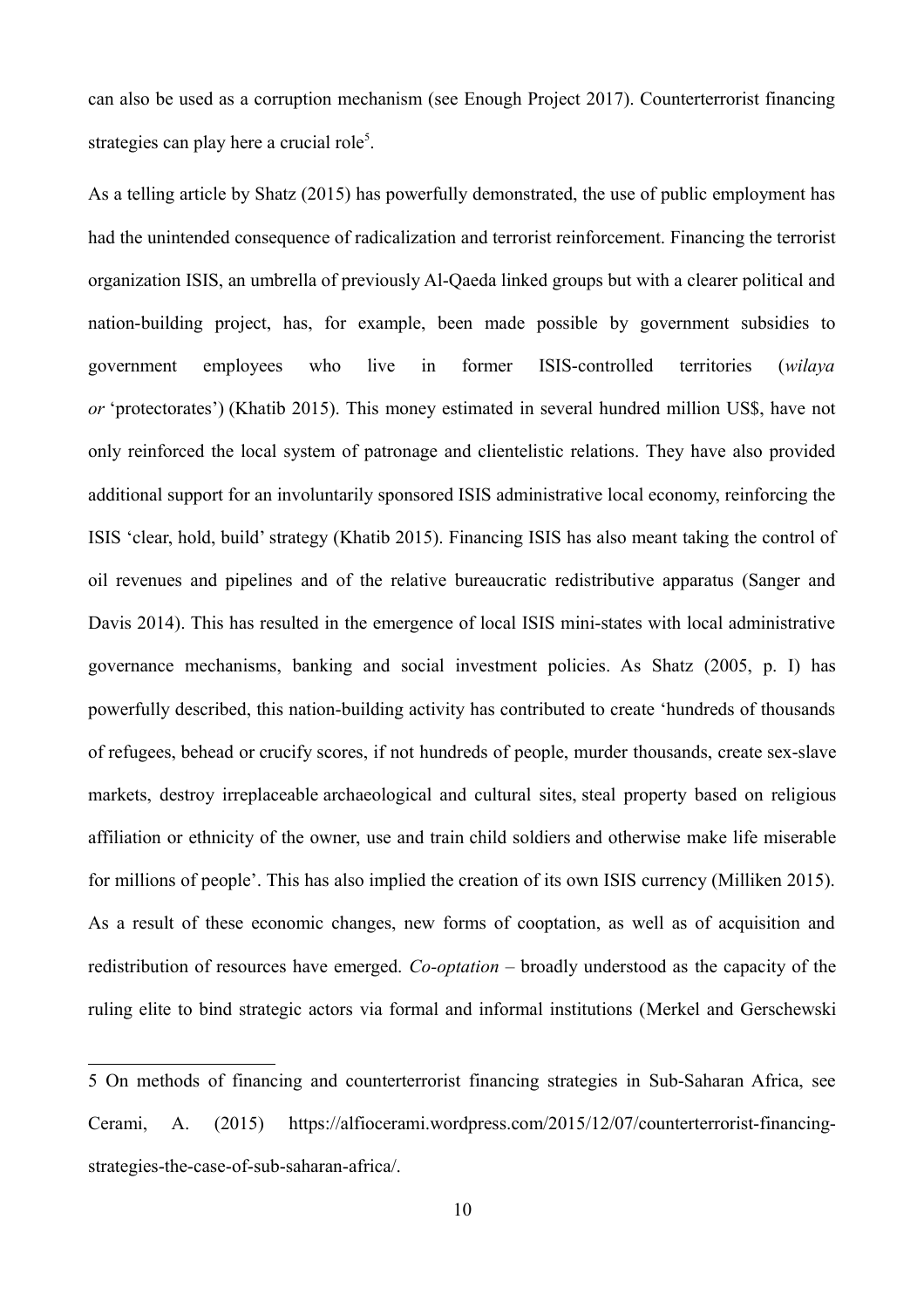2011, p.1) has now shifted toward ISIS-leaders as new co-opters, who aim at substituting democratic participation by ensuring the inclusion of strategically important radical parts of the population into politics and the economy. How will the legal bureacracy of President Fuad Masum and of Prime Minister Haider al-Abadi's government deal with these emerging societal problems? Will they succeed to defeat the illegal and terrorist ISIS-bureaucracy?

# *Social Change in Iraq*

As discussed by Wolchik and Curry (2015) in their volume on the Eastern European transition to democracy, social aspects of transformation with associated social pathologies are an important part of system change, often poisoning the political discussions of a country. Social aspects and social pathologies include alcoholism, juvenile delinquency, prostitution, violence in the home, drug use and street crime, organized crime, human trafficking, smuggling, sex trade, tensions between various ethnic groups, discrimination and marginalization of minorities (Wolchik and Curry 2015, p. 30), not to mention an increase in state-organized crime relations. In the specific case of Iraq, the social costs of war with associated war amenities must also be added, as these have important repercussions on the socio-structural transformations in employment relations, in the availability of funds for security, also leading to an increase in terrorism and suicidal bombings.

To provide a brief picture of the main socio-economic transformations, since the 1960s, Iraq witnessed an exponential growth of the population. This was caused by the economic expansion following the increase in oil prices resulting from the OPEC decision of the 1970s (World Bank Development Indicators 2015). The subsequent sudden rise in revenues and in welfare significantly changed the lifestyle and political aspirations for liberty of many Iraqis. This included the materialization of a baby-boom, as it happened in Western Europe during the golden age of the welfare state (Esping-Andersen 1999; Pierson 2001), with an exponential rise in the number of new births. Changes in political orientation towards an increase in post-materialist values and the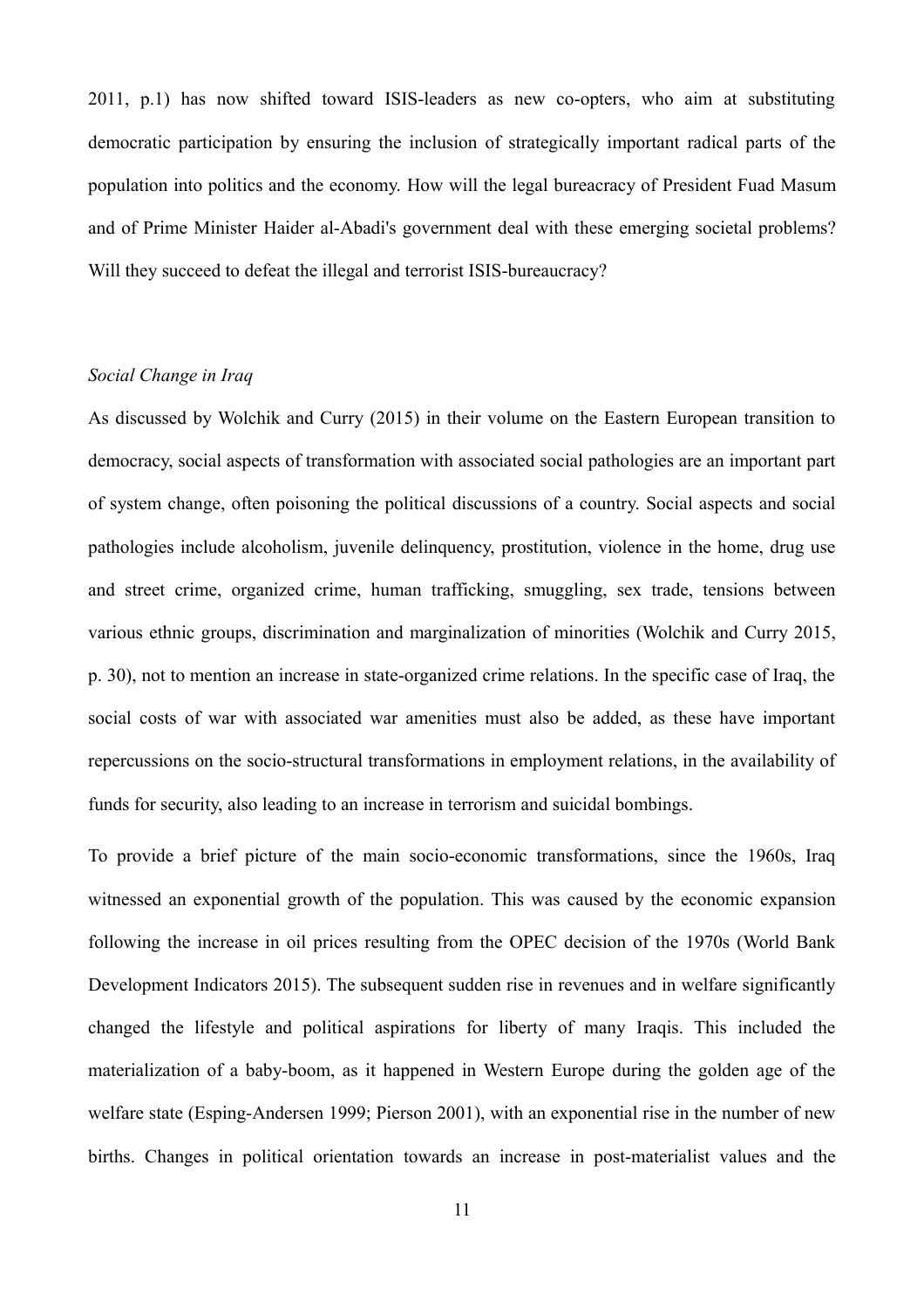secularization of the society, as aptly described by Inglehart (1990), have also materialized, though to a lower extent than in Western post-industrial societies. As a result of these societal changes, the percentage of the urban population rapidly increased, from approximately 40 percent of the total population in the 1960s to 70 percent at the end of 2012 (World Bank Development Indicators 2015).

Though comparable long-term labor market statistics for the same period are not available, in the 1990s Iraq witnessed a slow growth in employment. Important to note here is that, despite significant improvements, access to labor market remains predominantly male-dominated, with particularly high percentages of youth unemployment and especially among young women. A recent report of the IBRD/World Bank (2014, pp. 90-94), based on a seven day recall period, has shown that the almost totality of women (approximately 90 percent) are not in the labor force. The remaining 10 percent is employed in part-time jobs. Changes from part-time to full-time employment are observable for men. Employment, especially for men, is the highest in the central governorates of the country and has increased between 2007 and 2012 in Kurdistan and the Northern regions as well, where it has reached the national average of 70 percent. The southern governorates have witnessed, instead, a decrease in men employment (IBRD/World Bank 2014, pp.  $94-95$ <sup>6</sup>.

Increasing poverty has been a clear outcome of the various civil conflicts, ethnic tensions and wars that have characterized the country since the advent of Saddam Hussein with his *contentious politics* (Tilly 2007) of discrimination and assassinations of political opponents and minorities. The al-Anfal Campaign against the Kurds conducted between 1986-1989 (or Kurdish genocide) is only one notable example of the crimes against humanity committed by the Saddam regime. The wars that followed, both for oil-related reasons, as well as for reasons concerned with the responsibility of the international community to protect against such massacres, as expressed in the Report of the

<sup>6</sup>Employment rates for women are substantially lower and range from 13 percent in Kurdistan to 9 percent in the North and the South (IBRD/World Bank 2014, pp. 94-95).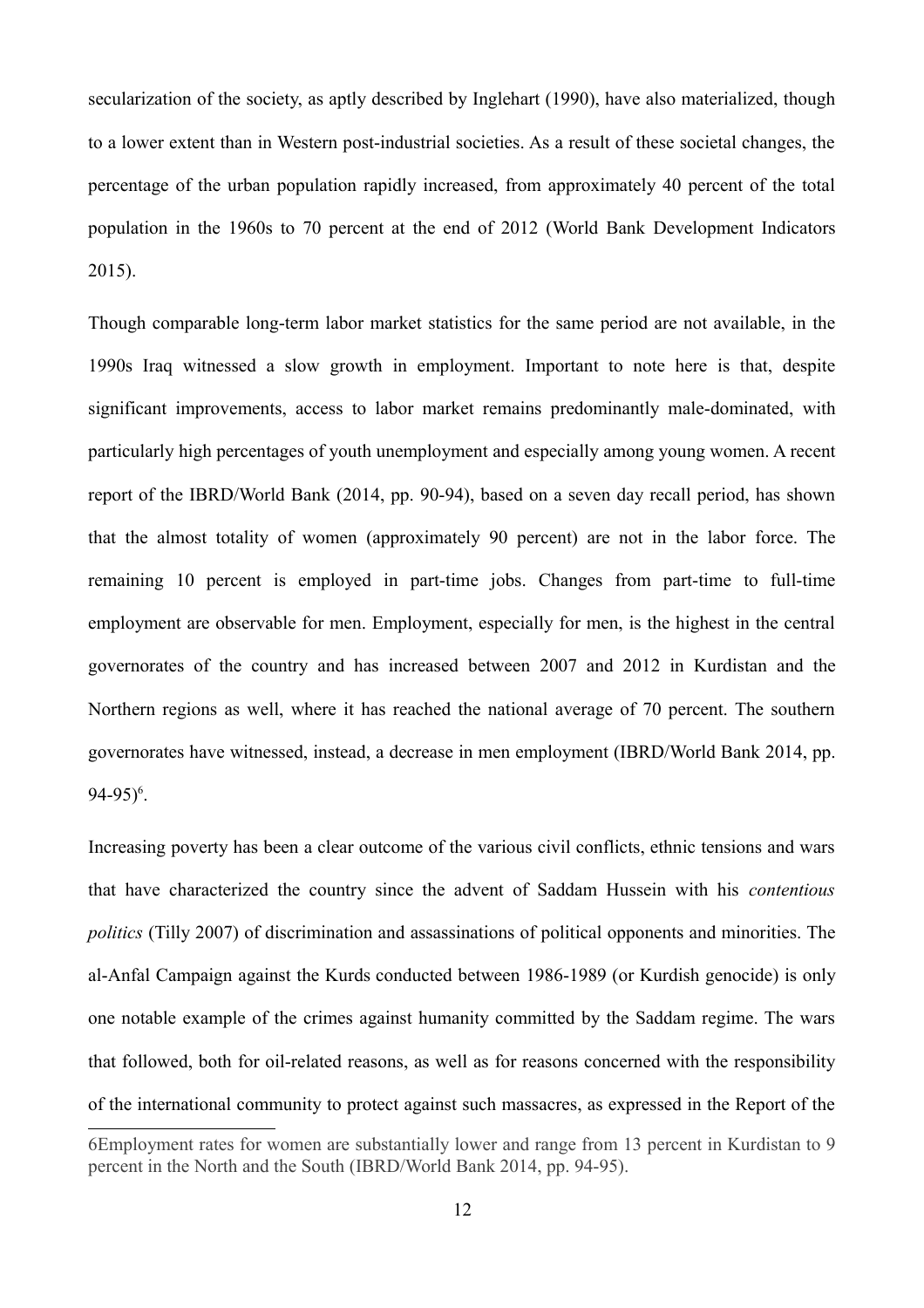International Commission on Intervention and State Sovereignty (2001) (see also Merkel and Grimm 2009), did not yet succeed to put an end to pre-existing socio-structural problems of development. Between 2007 and 2012, years where the first comparable statistics are available, the poverty headcount ratio at US\$ 2 a day slightly changed from 22 to 21 percent of the population (World Bank Development Indicators 2015). In terms of regional divisions, in 2012, 58 percent of Iraq's poor lived in five governorates (Baghdad<sup>7</sup>, Basra, Nineveh, Babylon and Thi-Qar), compared to 40 percent in 2007 (Word Bank 2014, p.19). Interestingly, the highest poverty rates have been found among households headed by women, unemployed, part-time workers, employed in the agricultural and fishing sector and construction. The lowest poverty rates among people employed in public administration and services and utilities. Here, it is important to note that the average wage in Iraq corresponds to \$642 and the system is based on the male breadwinner model, which means that only men work in the household (World Bank 2014, p. 32). Taking into account the fact that a three bed room apartment outside the center of Bagdad costs \$643 and one kilo of white rice \$1.76, it becomes immediately evident that no single worker is able to feed his family with one single salary.

Important to note is that the United Nations economic sanctions have changed the traditional diet of Iraqis, lowering the availability of foods. Whilst the traditional diet of Iraqis included rice with soup or sauce, accompanied by lamb, fish and vegetables, today, because of food rations, because of the amenities of war people started to eat rice or another grain sometimes with sauce. The rations provided are estimated to last twenty to twenty-three days and include flour, tea, sugar, rice, beans, milk, cooking oil, soap, and salt<sup>8</sup>. What should be remembered is that Iraq needs to import a large quantity of food in order to feed its population. Oil-led economic growth helps to provide additional

<sup>7</sup>Please note that according to the IBRD/World Bank (2014, p. 34) report, households in Baghdad need a minimum income that is on average 40 percent higher than the Baghdad poverty line. 8See Countries and Their Culture 2015. http://www.everyculture.com/Ge-It/Iraq.html#ixzz3S6WDx9Gb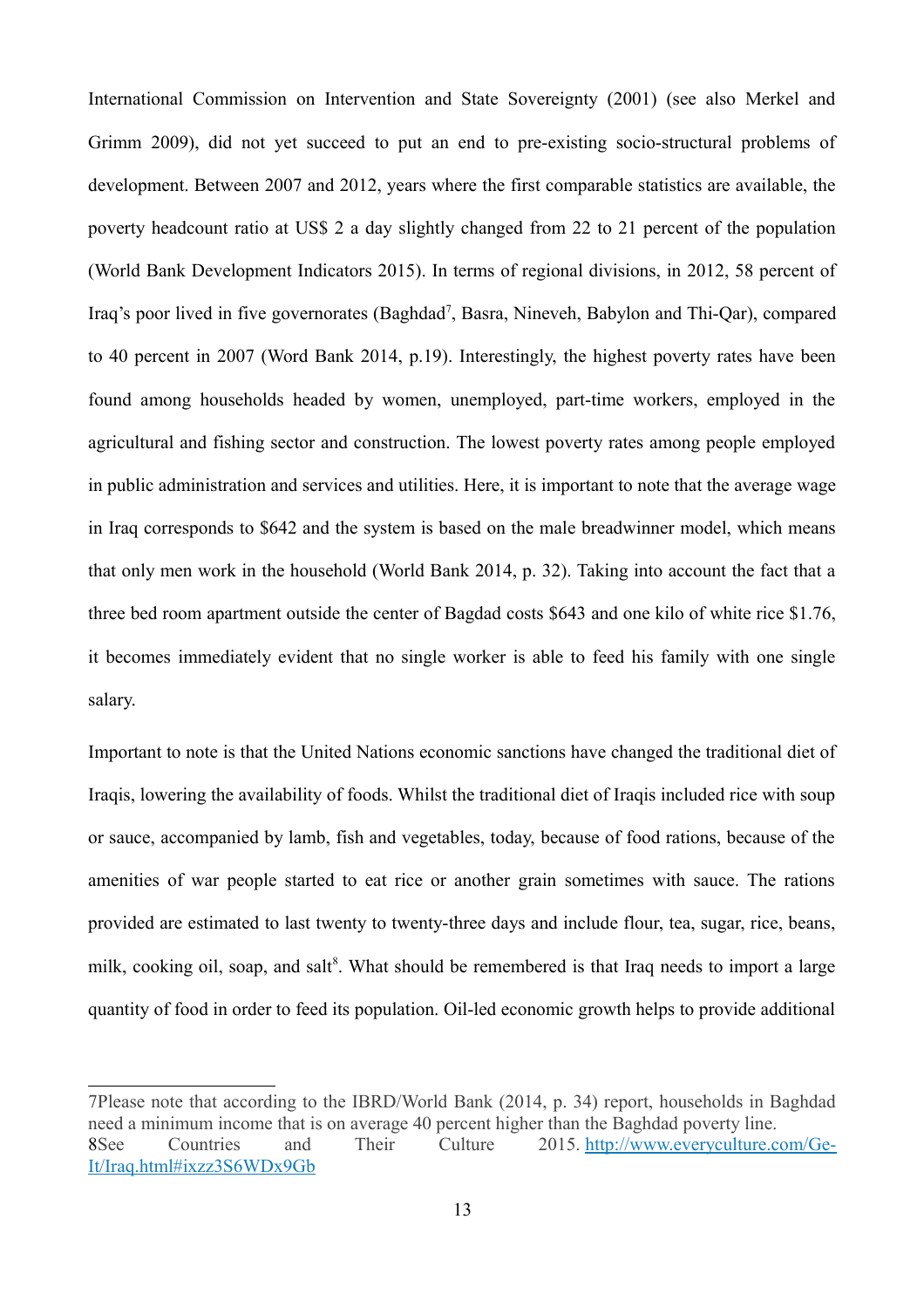funding for imports and for price subsidies to basic goods, but it does not resolve the problem (FAO 2014).

In the case of Iraq, the existence of serious war related human development problems is associated with ever increasing vertical and horizontal inequalities - that is, inequalities existing among individuals and households and inequalities existing among social groups (ethnic, religious, etc.) (see Stewart 2008; Langer *et al* 2011). The unresolved territorial and ethnic disputes make the problem of the simultaneous transition to a democratic system based on market economic principles even more difficult (see Offe 1991).

To clarify, for Stewart (2008) and Langer *et al* (2011), vertical inequalities refer to the disparities that emerge among individuals and households in a determined society, while horizontal inequalities refer to the differences that materialize among the different social groups (ethnic, religious, etc.). In terms of vertical inequalities, through several de-commodification, stratification and declientelization strategies, welfare regimes are able to alter the dominant social positions among the members of a society. As a consequence of a differentiated access to welfare programs, social distances among individuals can, in this way, be reduced or enlarged through differential forms of social integration. In terms of horizontal inequalities, and due to the clientelistic approach to social protection in force in Iraq, welfare regimes have also the power to create important new social divides between the members of different communities belonging to the same nation. Members of an ethnic group, tribe or clan can, for example, be privileged by the dominant leaders through a preferential access to the labour market or social services and this has the potential to increase tensions and social conflicts, which, in turn, through mechanisms led by revenge or anger, may lead to system instability. In formerly ISIS-occupied territories the presence of new vertical and horizontal inequalities is an issue that must be addressed. It is perhaps not a case that ISIS-leaders are increasingly playing this card to obtain social acceptance.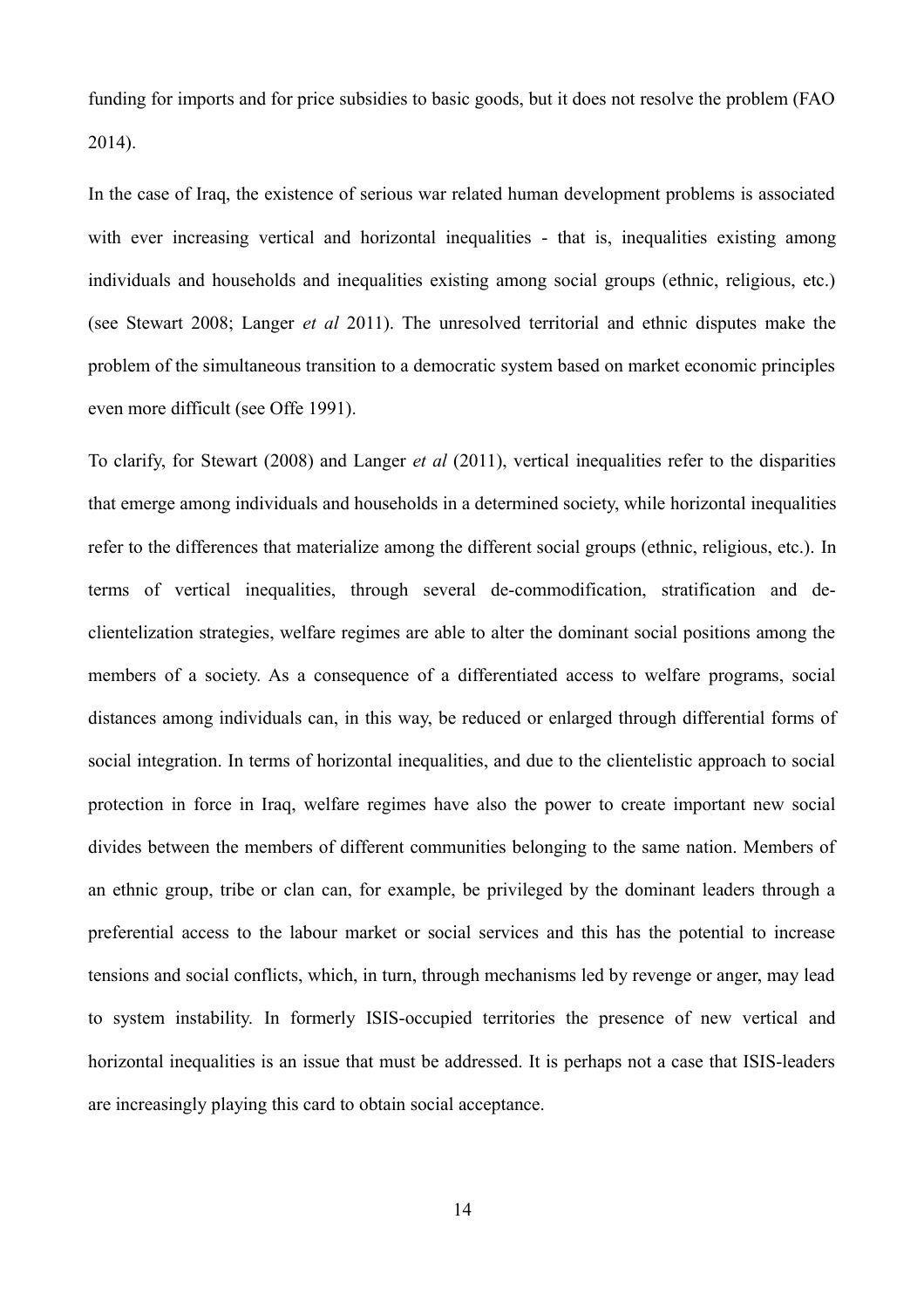## *Cultural Change in Iraq*

Civilization in Iraq dates back to ancient Mesopotamia, whose traditions influence contemporary national pride and national identity. Contrary to most countries in the Arab world, in Iraq, Sunnis are a minority, whilst Shias represent the majority of the population. Before the US intervention, Iraq had a central planned economy and, as a legacy of the past, it is still common to access jobs through clientelistic relations in the government<sup>9</sup>. As a state-building objective, Saddam Hussein once stated that an educated and liberated mother is one who will give back to the country conscious and committed fighters for Iraq<sup>10</sup>. This understanding of family planning is, to some extent, still in place<sup>11</sup>.

Recognizing the importance of the tribal structure is key for understanding the Iraqi modern civilization. Throughout the turmoil that have materialized in the country over the centuries, the tribe has always remained the most important social entity. In absence of strong central authority and an accountable bureaucracy (Weber [1922]1968), tribes have played the important function of "quasi-polities" whose leaders (known as *sheikhs)* have administered resources, social services, managed emerging social and ethnic conflicts, as well as providing law enforcement capabilities. In order to create an alternative, complementary but still loyal power structure, the Saddam Hussein regime reinforced the functions of tribes as vital socio-political sub-units, re-establishing tribal councils and putting them under direct control of mostly Sunni sheikhs<sup>12</sup>.

Sunni tribes are particularly present in central and western Iraq, whilst Shiite tribes in the North. Kurdish tribes are, instead, predominant in the northern part of the country and, more specifically,

15

<sup>9</sup>According to the Arab Barometer for Iraq (2012, p.52) approximately 65 percent of the population state that 'obtaining employment through connections is extremely widespread'.

<sup>10</sup>See Countries and Their Culture 2015. http://www.everyculture.com/Ge-It/Iraq.html#ixzz3S6WDx9Gb

<sup>11</sup>According to the Arab Barometer for Iraq (2012, pp. 28-29), 'over 75 percent agree that men are better than women at political leadership', whilst approximately '25 percent of respondents believe that university education is more important for men than it is for women'.

<sup>12</sup>See Countries and Their Culture 2015. http://www.everyculture.com/Ge-It/Iraq.html#ixzz3S6WDx9Gb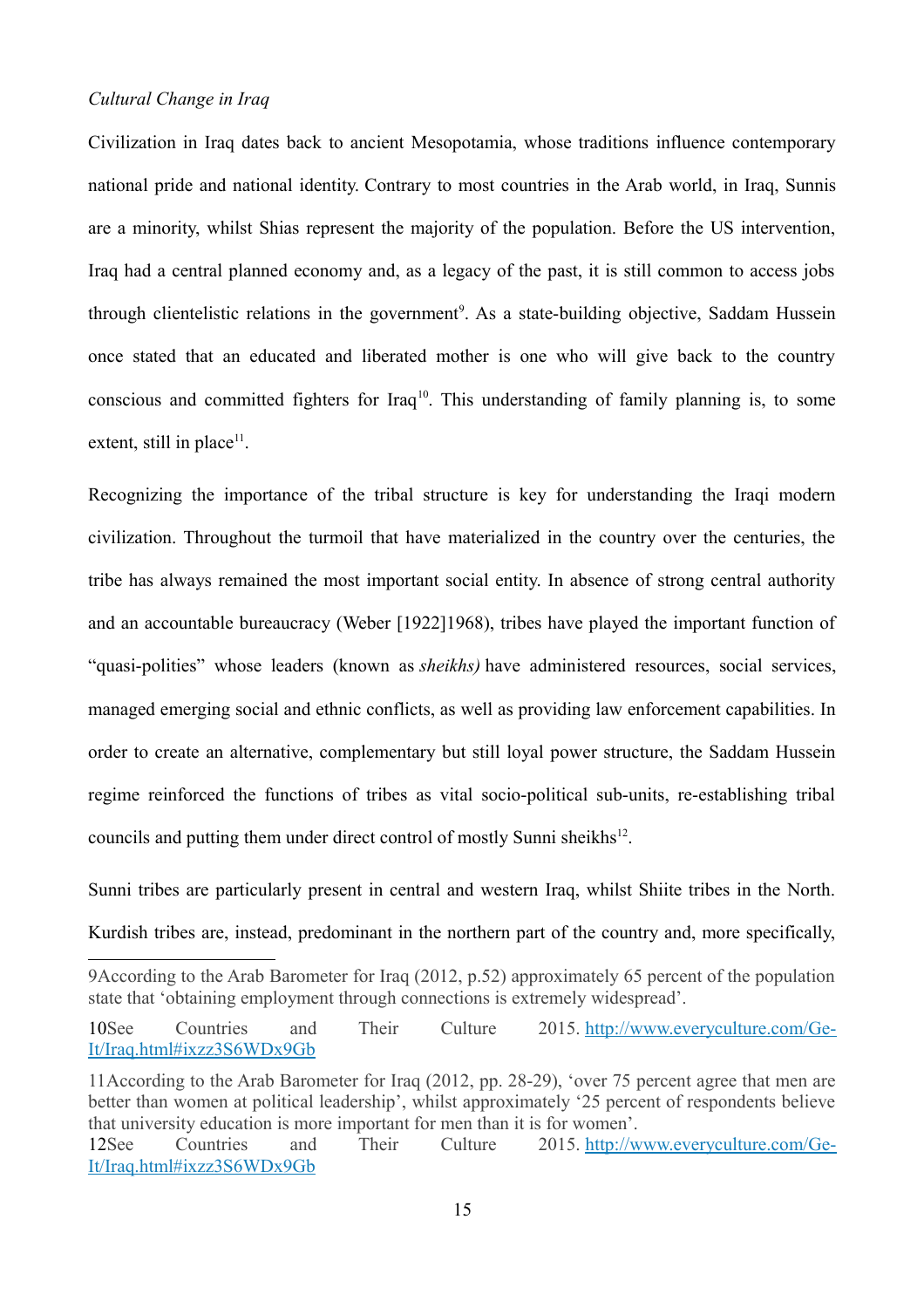in Kurdistan. Recent estimations show that at least 75 percent of the Iraqi population belong to one of the country's 150 tribes<sup>13</sup>. Power relations in the tribes' social structure remain feudalistic and characterized by a strong hierarchy between members. These represent the basis for clientelistic *do ut des* bargaining, often exacerbating already existing sectarian divides (eg. Sunni vs. Shia dominated tribes) (Khan 2007). In this tribal-oriented society, individuals are protected, but their rights and autonomy are limited by the sheikhs and by the other members of the tribe. This particularly applies to women and children, who, as members of the family, do not have much right to choose about their own future<sup>14</sup>. The 'politics of revenge' is a particular important aspect of Iraqi clans and tribes (see Hames 2017). For clan and tribe members, seeking revenge is seen as a crucial and compulsory act for the maintenance of power and status. Every insult or affront must, in some way, be avenged (see also Eisenstadt 2007).

The importance of ISIS in changing cultural patterns in Iraq must be emphasized. It involves, for example, not only a radicalization and over-de-secularization of society, but also de-modernization. The increasing number of women who joined the organization as fighters (and, in case, martyrs) and built a new family (Saltman and Smith 2015) represents here a notable example of a new societal structure in the making, with associated emerging social order. This has a price. According to Fatf (2015, p. 13), ISIS fighters paying for a female slave approximately \$13. In 2017, the price has increased between \$35 or \$50 (Jones et al. 2017, p. 11).

# *The Social Security System in Iraq*

In Iraq, the formal social security system is based on the social insurance principle and depends on the attachment of citizens to the labor market or, when not accessible, on informal social security arrangements provided by the members of the family or the tribe. Due to the oil-based orientation of

<sup>13</sup>See Countries and Their Culture 2015. http://www.everyculture.com/Ge-It/Iraq.html#ixzz3S6WDx9Gb

<sup>14</sup>See GlobalSecurity.org 2005. http://www.globalsecurity.org/military/world/iraq/tribes.htm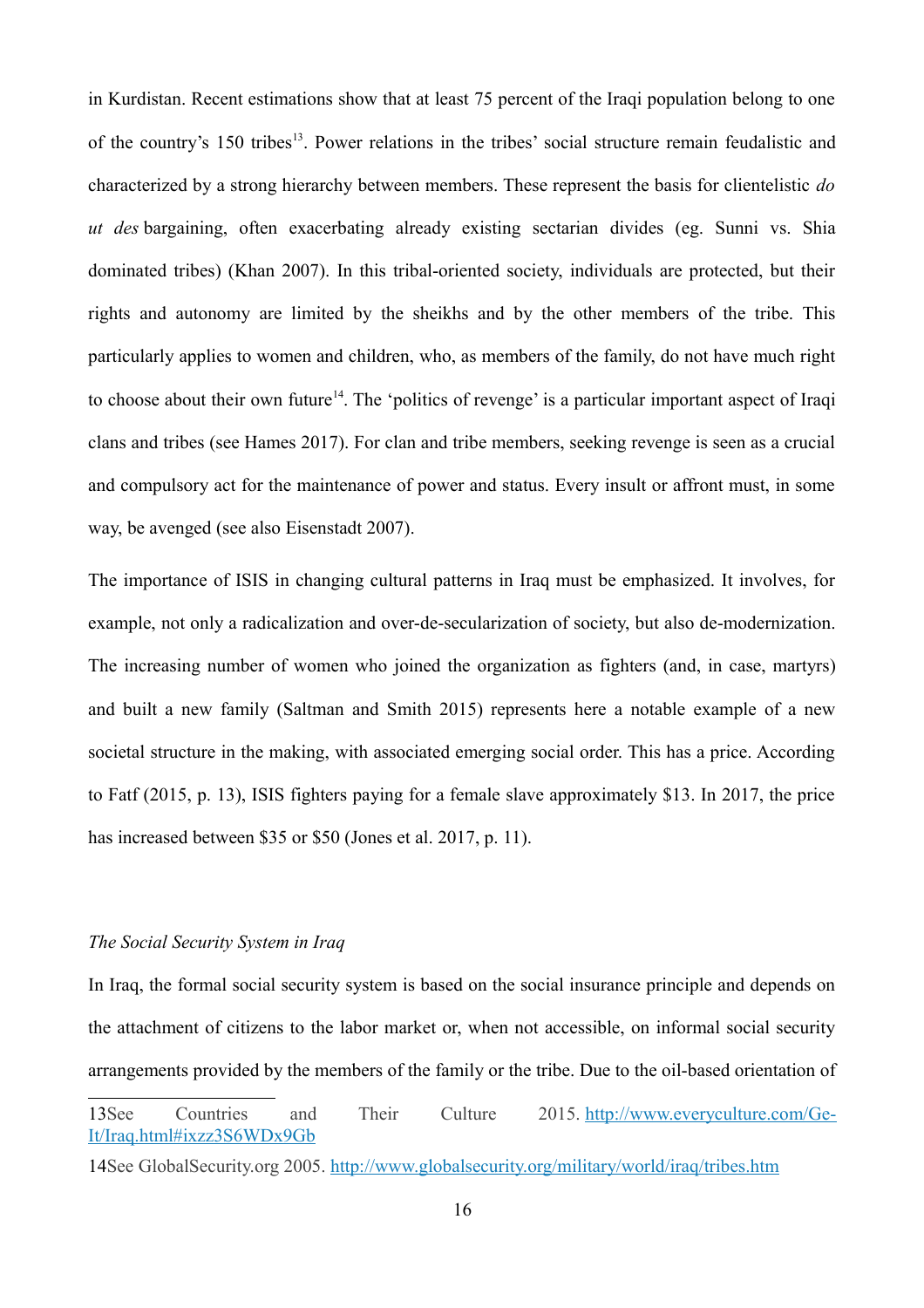the economy, public sector employees represent a larger part of the insured persons. In order to protect uncovered citizens, the government has established a *Public Distribution System* based on state-sponsored fuel subsidies and rations. The implications of this system are, first of all, high dependence from state-owned enterprises and state-driven labor market performance with a residual neo-liberal coverage for the non-employed, and, second, to food rations distributed to approximately 99 percent of the population (El Mekkaoui de Freitas and Johnson 2012, p.9). The fiscal space for such policies, therefore, greatly depends on oil revenues and state-budget availability of funds.

With regard to pensions, these rely on the social insurance principle, which implies that only workers in formal employment have access to retirement. Self-employed persons, agricultural employees, temporary employees, household workers, and family labor are excluded from pension entitlements. This situation becomes particularly worrying in the case of disability and survivor pensions, especially in a war-setting environment. The public distribution system is set to cover this deficit, but, as mentioned, it is often subjected to a lack of funds due to the drop in oil prices.

Similarly, access to health care is based on health insurance contributions. This implies that in absence of state-sponsored provisions only employed persons have access to full coverage. Important to note is that the subsequent wars in Iraq have destroyed most of the health facilities and this has, subsequently, resulted in a lack of infrastructures, medical equipment, personnel and medicines. As a report by UNOCHA (2015, p.2) has shown, approximately 20 per cent of the population (7 million people) cannot access even the most basic health care services, with women and children particularly vulnerable to poverty related diseases, forced marriage and sexual violence. The public health emergency in Iraq requires the reestablishment of basic medical services, especially in those areas controlled by armed groups where about 50 percent of health professionals have fled<sup>15</sup>.

<sup>15</sup>http://www.save-iraq.info/download/205/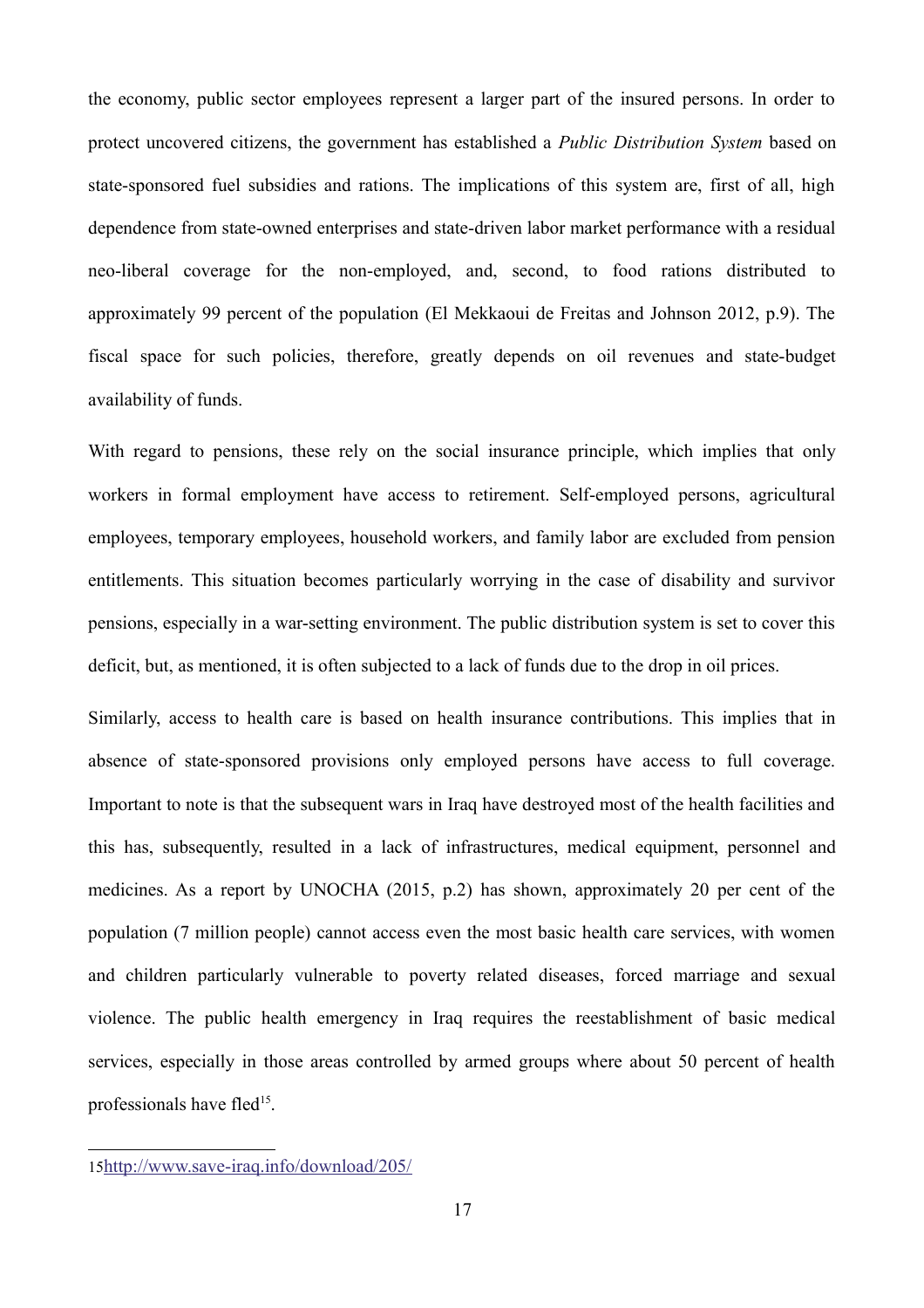With regard to protection against unemployment, jobs are mostly provided by the state, unemployment insurance covers only a small part of the population. Usually, this involves those citizens who have worked in state owned enterprises and are attached to national and local political elites. Interesting to note is that employment protection law dates back to 1964 (with subsequent amendments) and, therefore, it has been established in a period antecedent to Saddam Hussein's rise to power. It is based on the social assistance principle, though highly residual in scope and coverage (US Social Security Administration 2014).

Finally, maternity and family benefits are also based on the social insurance principle and, thus, covering only a very small part of Iraqi women. In absence of full and decent employment, women continue to be seen as wives-mothers rather than active participants in the labor market. This is also, to some extent, represented in the attitudes of the Iraqi population toward women. According to the Arab Barometer for Iraq (2012, p.28), approximately 72 percent of respondents state that 'men and women should have equal work opportunities'.

## *The Social Security System in Formerly ISIS Occupied Territories*

Drawing on Charles Tilly's (1985) seminal work entitled *War Making and State Making as Organized Crime*, it is possible to affirm that the functions that several rebel and terrorist organizations linked to ISIS carry out in their everyday lives (in particular, protective, extractive, and redistributive) are equivalent to those of a state and, therefore, turn the organization or the rebel group into something more than a simple loose confederation of organized 'self-made' criminals. It is not by chance that their members, once emotionally and institutionally affiliated to the organization, have started to: (1) carry out 'intelligence' activities typical of a state, such as those linked to searching and punishing possible spies within the territory under their control; (2) tax for the passage from one city to another city of any illicit contraband (e.g. drugs, weapons, laundered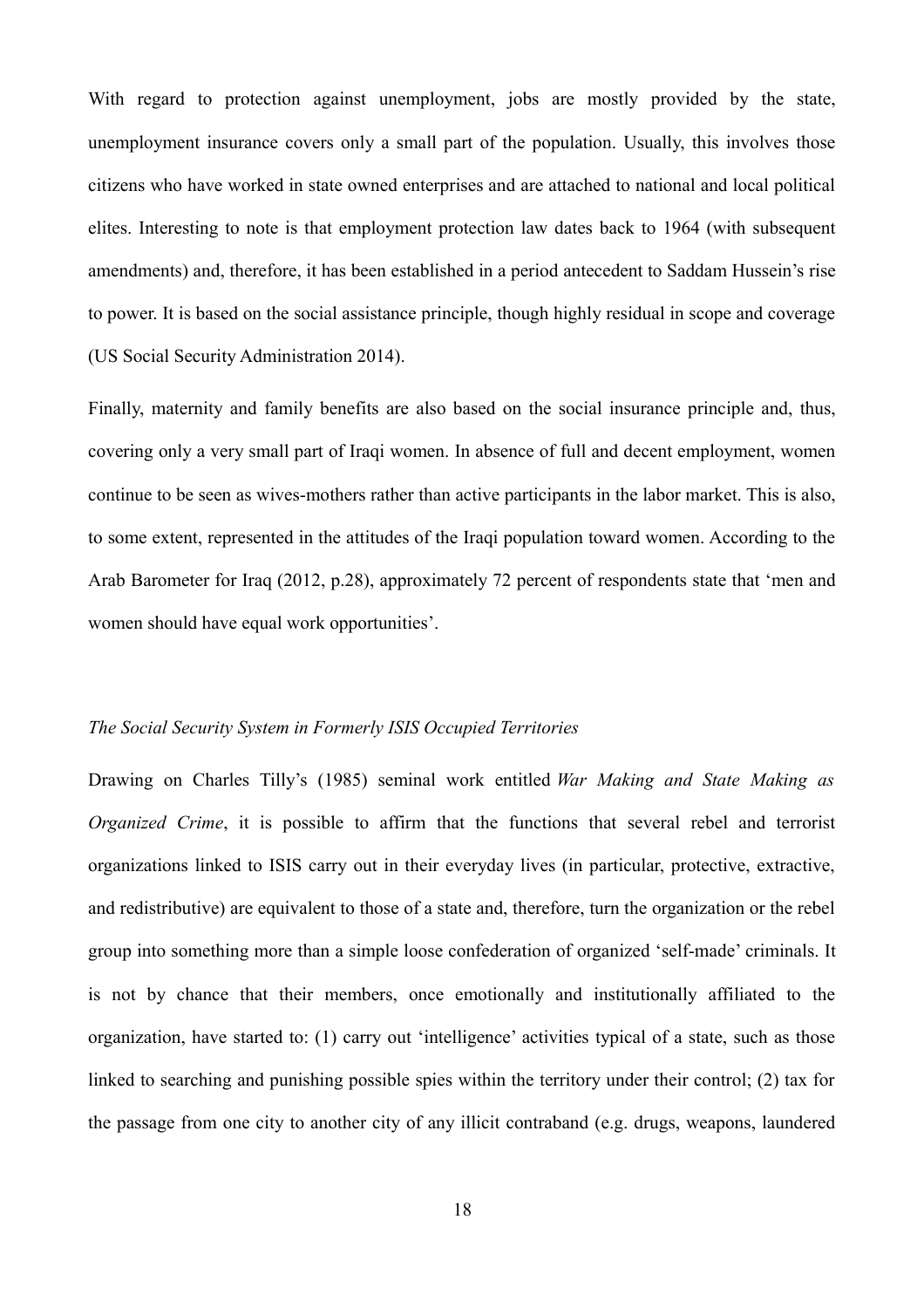cash and people)<sup>16</sup>; (3) collect profits, and protect and control the production areas; (4) recruit and provide subsistence to the marginalized peoples living in underdeveloped regions; and (5) deliver a range of social services to the population in need (see also Sanger and Davis 2014).

In this process of nation-state building, rentierism has becomes a complementary mechanism of state formation made possible by the acquisition and redistribution of natural resources. This nationbuilding process also requires a system of propaganda that occurs mostly through social networks (Khatib 2015), as well as the construction of a Weberian bureaucratic structure, necessary to ensure the state fiscal capacity to reduce a 'state failure' and state collapse. In this context, the creation of an ISIS organized rentier state represents a further impediment to the process of democratization in Iraq, as it aligns socio-political norms to the patrimonial nature of social interactions with associated religiously dominated loyalties (Thies 2015). In fact, as argued by Schwarz (2011, p. 427) for the Saddam era, "the massive influx of oil revenues during the 1970s enabled Iraq to pursue a policy of 'guns and butter' – extravagant spending on expanding its military-security machinery and on welfare benefits […] [which allowed] the regime to embark on a state-making project based on large-scale spending implemented in a top–down fashion and divorced from societal demands. These benefits mainly came in the form of state-provided jobs".

In order to increase its acceptance among the population, ISIS has also invested in infrastructures (such as building underground pipelines, employing engineers, etc.), in social services and social benefits. It has also made regular payments to the families of members killed or captured, purchases of diesel generators for distributing electricity, and mobilizes existing infrastructures to provide basic services, or engaging in agricultural production and taxation (FATF 2015, pp. 29-30)<sup>17</sup>. In

<sup>16</sup> In 2016, ISIS taxation rates in Iraq and Syria range, in the agricultural sector, to \$46 per irrigated hectare of land per year and 10 percent of wheat crop produced and their sale at the local market. There is also a tax on *Jizya* tax on non-Sunnis equivalent to \$2,500 for delivering a certificate for Shiite or non-Muslim and \$800 fee in order to leave the city in Raqqah. In addition, there is also \$43 tax for an official Islamic State license plate, \$23 per woman with a pack of cigarettes and a \$10 per woman who shows her eyes (Robinson et al. 2017, Table 2.1, p. 12).

<sup>17</sup>According to Fatf (2015, p. 30), 'energy experts estimate that ISIS can rebuild a single oil refinery in 10 days for 230,000 USD'.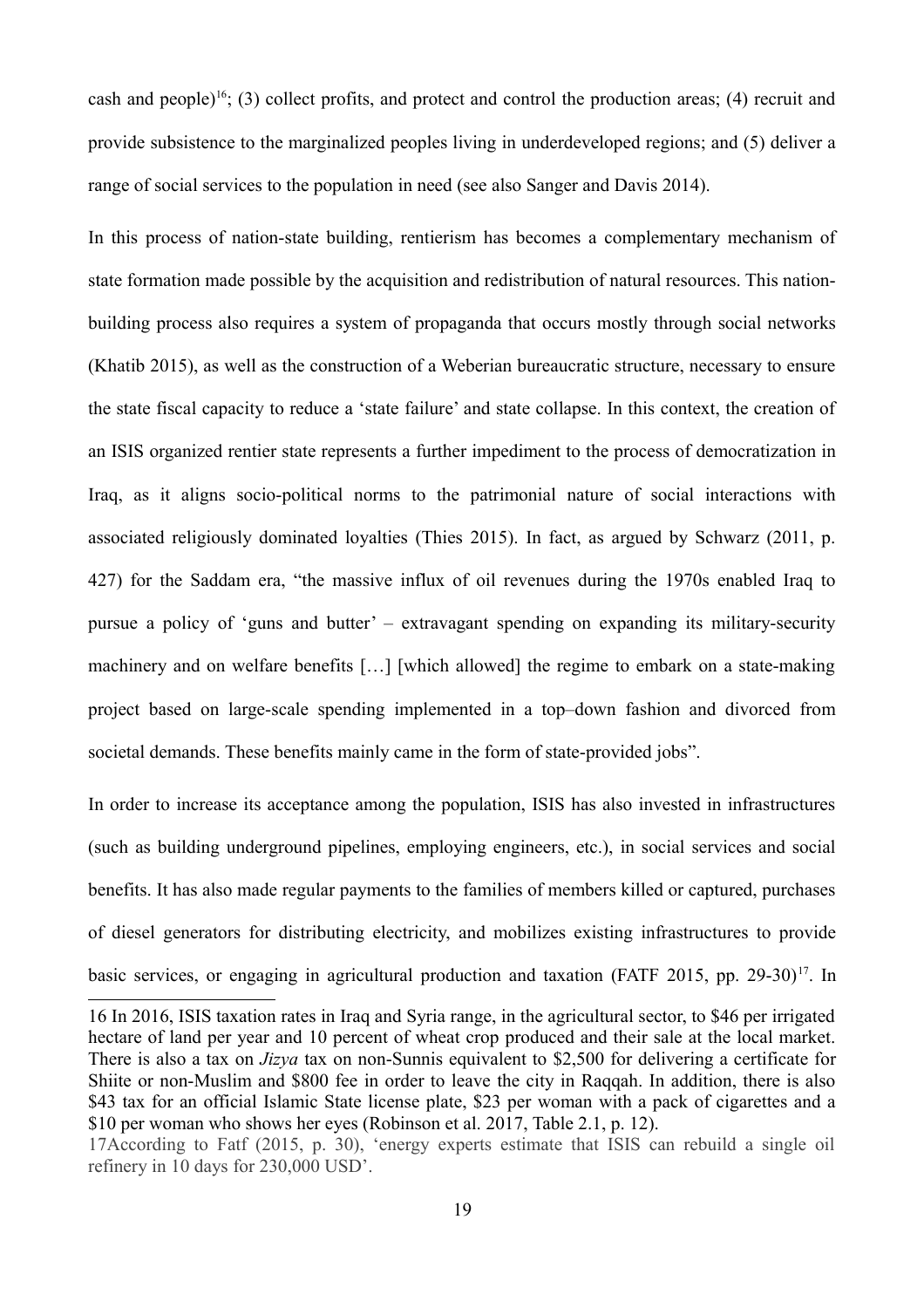formerly ISIS-controlled territories, the largest expenditures in salaries estimated (between \$3 million and \$10 million every month) are, however, employed for ISIS police-state institutions, such as committees, media, courts, and market regulation and thus ensuring Tilly's security function (see Almukhtar 2015).

As a consequence, in order to de-radicalize extremists, the importance of *timing* and *sequencing* of reforms (Pierson 2004) in the implementation of public policy instruments must not be underestimated. Whilst guaranteeing security is an urgent and unavoidable necessity in order to make development, social security and democratization related projects really work, recalibrating and rescaling policy-making (Kazepov 2010; Stubbs and Zrinščak 2009) towards non ISISaffiliated tribes represents an additional important element to take into account in system transformation. It affects positively the restructuring of *spatial politics* through the creation of new political boundaries (Bartolini 2005), as well as new boundaries of responsibilities (Ferrera 2005). This would necessitate the creation of new steering mechanisms (Mayntz 2003) and structures of more adaptive multilevel governance (Hooghe and Marks 2001), shifting responsibilities from ISIS to non-ISIS affiliated actors. In order to resolve the issue of a failing federalism, as discussed by Haggard and Long (2007), the creation of a system of multilevel governance, in which 'local states' interact among each other to ensure that national human development objectives are effectively implemented, would be needed.

## *Democratization: Liberalization, Institutionalization and Consolidation*

A correct understanding of the facilitators of democratization becomes particularly important, especially in the presence of state fragility where conflict, poor development status, vulnerability to endogenous and exogenous threats, and the lack of a developmental state capable of addressing the emerging socio-economic problems in a consistent way are the key characteristics.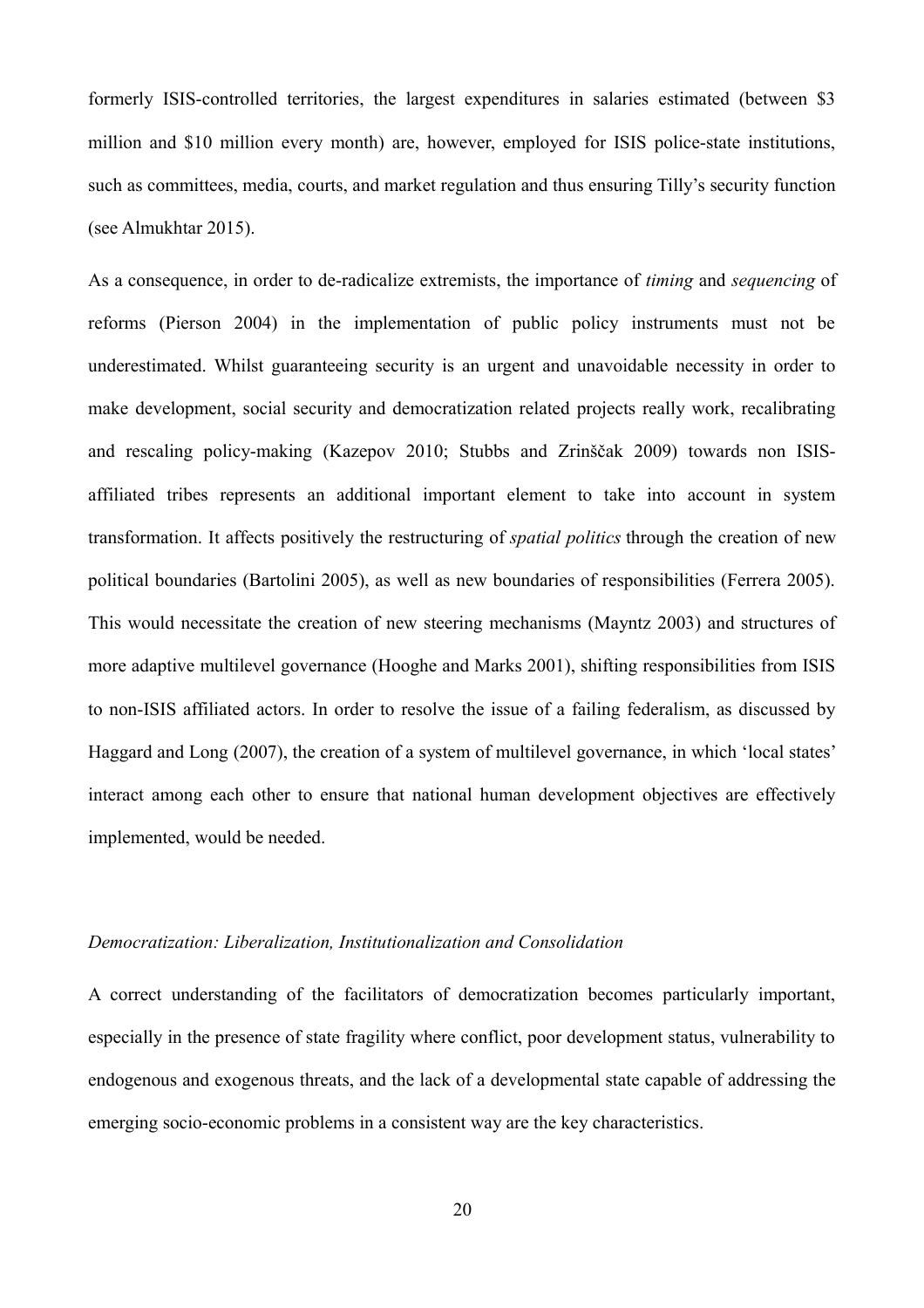According to O'Donnel and Schmitter (1986), democratization, as a process, can be operationalized in three phases: liberalization, institutionalization and consolidation. Liberalization refers to the liberalization of the political regime and to the promotion of the associated political and civil liberties. Institutionalization implies the institutionalization of norms and practices, so that democracy becomes 'the only game in town' (Przeworski 1991, p.26). Consolidation denotes, instead, the consolidation of democratic institutional and cultural repertoires. These include the consolidation of the constitution, the consolidation of the system of interest and political representation, the consolidation of the democratic behavior and the consolidation of civic culture and civic society (Almond and Verba 1963; Merkel 2010, p.105).

In this context, the costs associated with the existence of 'fragile' states are enormous and can affect the economic development and system stabilization possibilities of the countries for several years to come (Naudé *et al.* 2011). Despite the persistence of some shortcomings, aid for democracyenhancing projects continues to represent the most important element in democracy promotion and consolidation. However, while external democracy aid remains among the most important element in democracy promotion, it would be false to state that it is the only possible means. Here, it is also important to better understand and carefully examine the consequences of democracy. In fact, the evaluation of democracy by citizens is far from an irrelevant factor in system stability and change because it is a strong determinant in forecasting the durability of democracy (Bermeo 2009) in one country, as well as influencing future stages and waves of democratization. So far, the focus of experts has been on the positive consequences of democratization (Kapstein and Converse 2008; Houle 2009). But little attention has been given to the possible roll-back to authoritarianism and demodernization (Diamond 2008). The "co-evolution" of these complex ecosystems, including their synergies and processes of variation, selection and replication in politics, polity and policy settings, for making Iraq democracy work (Putnam 2000) and more resilient has been far too often underestimated.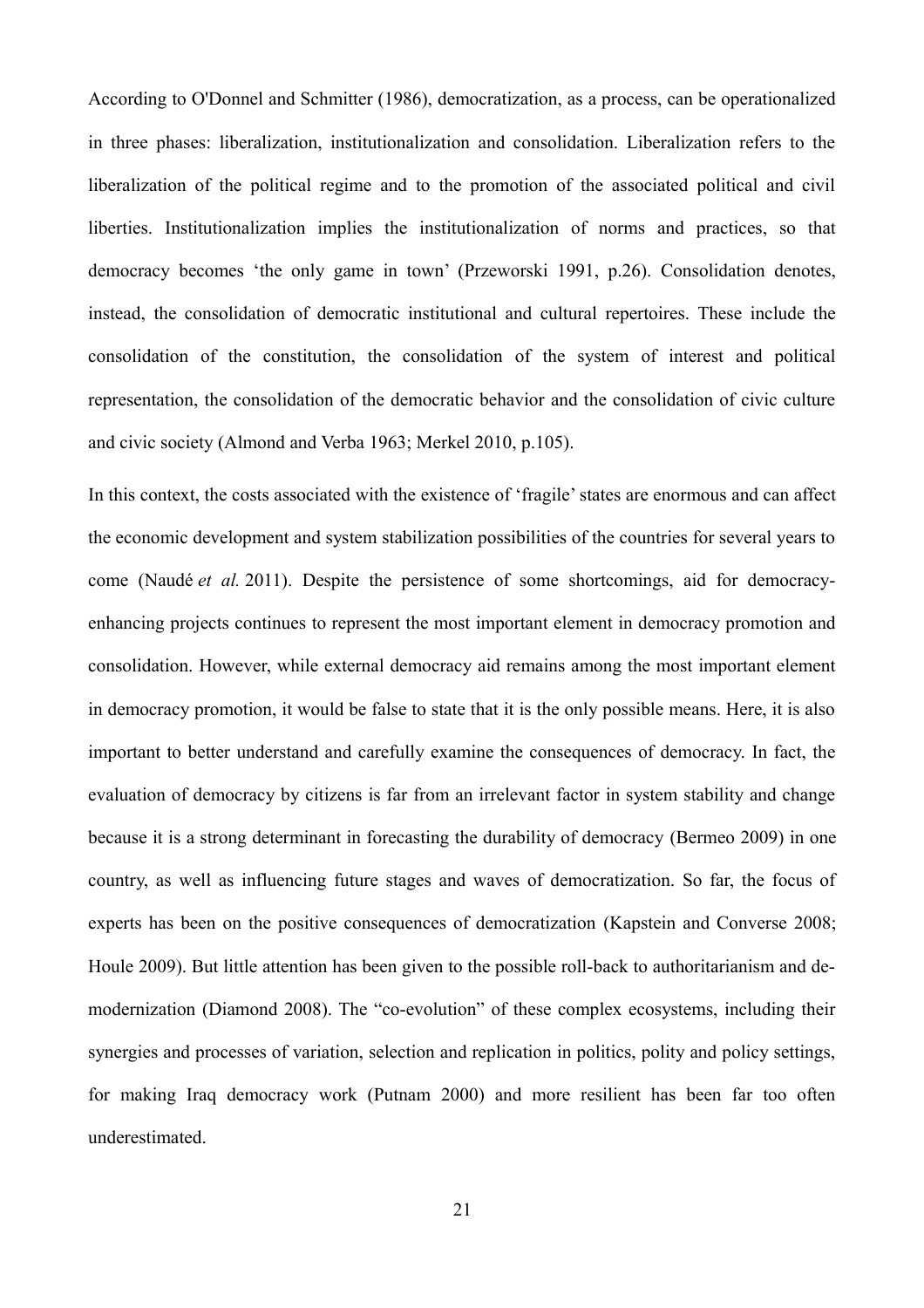#### *Conclusion*

As a 'total social phenomenon' in the sense of Marcel Mauss (2000), ISIS can be described as an economical, juridical, moral, religious, mythological and esthetical multidimensional phenomenon that must be better understood and defeated. Linked to new ISIS counter-terrorist financing and more effective de-radicalization strategies, changes in the public policy administration domain must be implemented in order to reduce the negative emerging distributive and redistributive conflicts (Haggard and Kaufman 2016). These policy choices should include a redefinition of the main economical, juridical, moral, religious, mythological and esthetical forms and countours of radicalized Islam.

As an important ecosystem (*à la* Parsons 1951 and Luhmann 1984), the Iraqi labor market has been used as a means to ensure political loyalty (see Hirschman 1978). Its de-ISISization (not necessarily through military intervention) and democratization is needed. In Iraq, following the fall of the Saddam regime, and due to poor public administration capacity, the *governance architecture* of the welfare regime has remained highly underdeveloped and decentralized. Access to social services and distribution of welfare benefits has depended, for the most part, on non-state and religious actors (see Benthall and Bellion- Jourdan 2003; Gellner 1981). Tasks are now carried out by ISIS members. By shifting the responsibilities some tasks to non-ISIS linked religious and other nonstate actors (such as clans and tribes), the pressures caused by the state inefficiencies in public administration can be reduced, though adequate *public policy instruments* (Lascoumes and Le Galès 2007) must be found. In this way, the religious attachment of the population can be maintained, whilst democratizing the system of political, economic, cultural and social governance. Increasing participation of non-ISIS-linked non-state actors becomes, in this context, crucial to increase input and output legitimacy (Willets 2006; Cammet and MacLean 2014; Nasiritousi et al. 2015; see also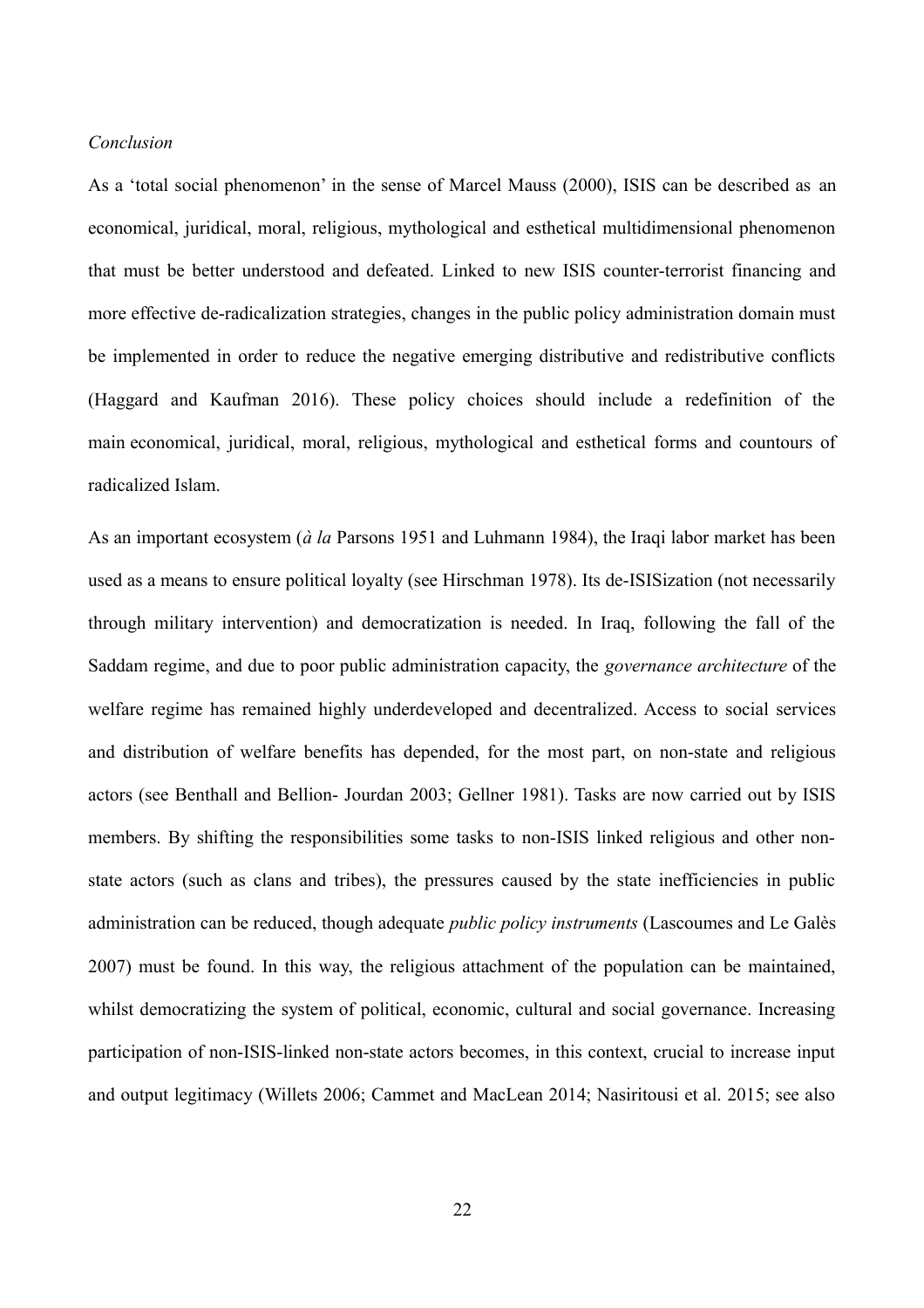Acemoglu and Robinson 2012). New public policy instruments to de-radicalize ISIS non-state actors must be found.

What *Complexity Theory* adds to the understanding of Iraq future patterns of democratic stabilization and consolidation here is its main focus on soft technologies (public policy and political economy methods, including those methods linked to abrupt versus gradual institutional change, path-dependent versus path-breaking, or inclusive versus exclusive public policies) instead on simply hard technologies (such as only through military interventions and weapons). These soft and hard technologies are useful to block ISIS' caliphate-building activities, including processes of economic, political, cultural and social change (Room et al. 2017). As mentioned, the NUDGES approach has focused on iNcentives, Understand mappings, Defaults, Give feedback, Expect error, and Structure complex choices for making public policy decisions. Instead, the Nuzzle approach proposed by Room et al. (2017) also pays attention to the "citizens' formal organizations, as well as their more informal communities (including religious, cultural, residential, etc.) around which Iraqis and Kurdish identities are built. As a multi-dimensional eco-system, studying ISIS in its political, economic, social and cultural evolution becomes a necessary endeavour, as necessary is having clearly in mind its evolution, including processes of variation, as well as the associated mechanisms of selection and replication of institutions and social practices (Lewis and Steinmo 2012, p. 314).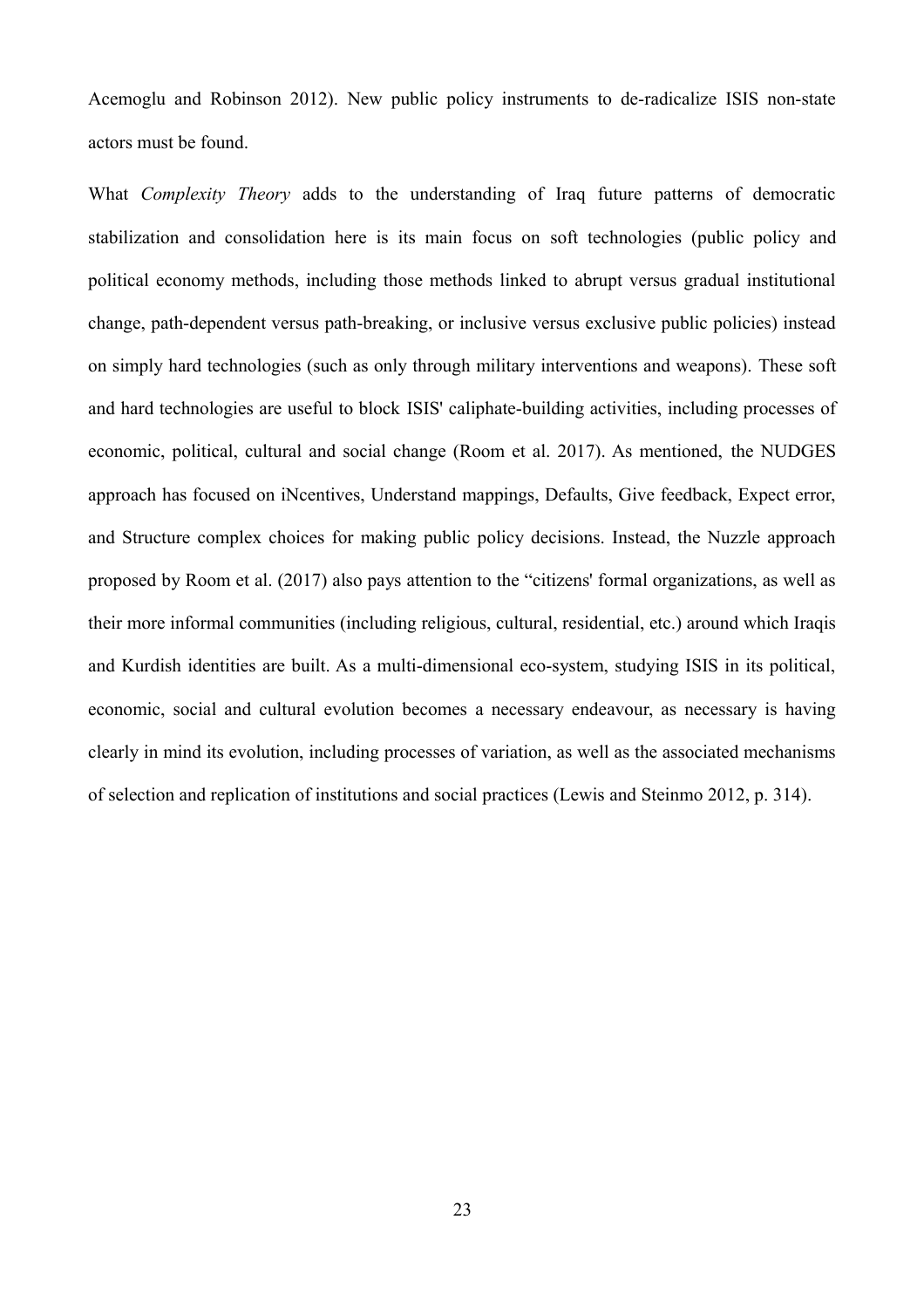### *References*

Acemoglu, D. and Robinson, J. (2012) *Why Nations Fail: Historical Origins of Poverty,* New York: Crown Publishing Group.

Al-Jazeera (2014) 'Infographic: Iraq's electoral system', *Document available online at: http://www.aljazeera.com/news/middleeast/2014/04/infographic-iraq-electoral-system-201442983631669587.html*.

Almond, G. A. and Verba, S. (1963) *The Civic Culture. Political Attitudes and Democracy in Five Nations,* London: SAGE Publications.

Almukhtar, S. (19 May 2015) 'ISIS Finances Are Strong', *The New York Times.*

Arab Barometer for Iraq (2012) *Iraq Country Report,* Michael Hoffman at Princeton University, Princeton NJ.

Bartolini, S. (2005) *Restructuring Europe. Centre Formation, System Building, and Political Structuring between the Nation State and the European Union,* Oxford: Oxford University Press.

Bermeo, N. (2009) 'Does Electoral Democracy Boost Economic Inequality?' *Journal of Democracy,* 20(4), 21-35.

Burgess, P. J., Amicelle, A., Bartels, E., Bellanova, R., Cerami, A., Eggum, E., Hoogensen, G., Kittelsen, S., Knibbe, K., de Koning, M., Koser, K., Krause, K. and Salemink, O. (2007) *Promoting Human Security: Ethical, Normative and Educational Frameworks in Western Europe,* Paris: UNESCO.

Cammett, M. and L.M. MacLean (eds.) (2014), The Politics of Non-state Social Welfare, Ithaca, NY, Cornell University Press.

Center for the Analysis of Terrorism (CAT) (2016), ISIS Financing 2015, Center for the Analysis of Terrorism. http://www.cat-int.org/wp-content/uploads/2016/06/ISIS-Financing-2015-Report.pdf

24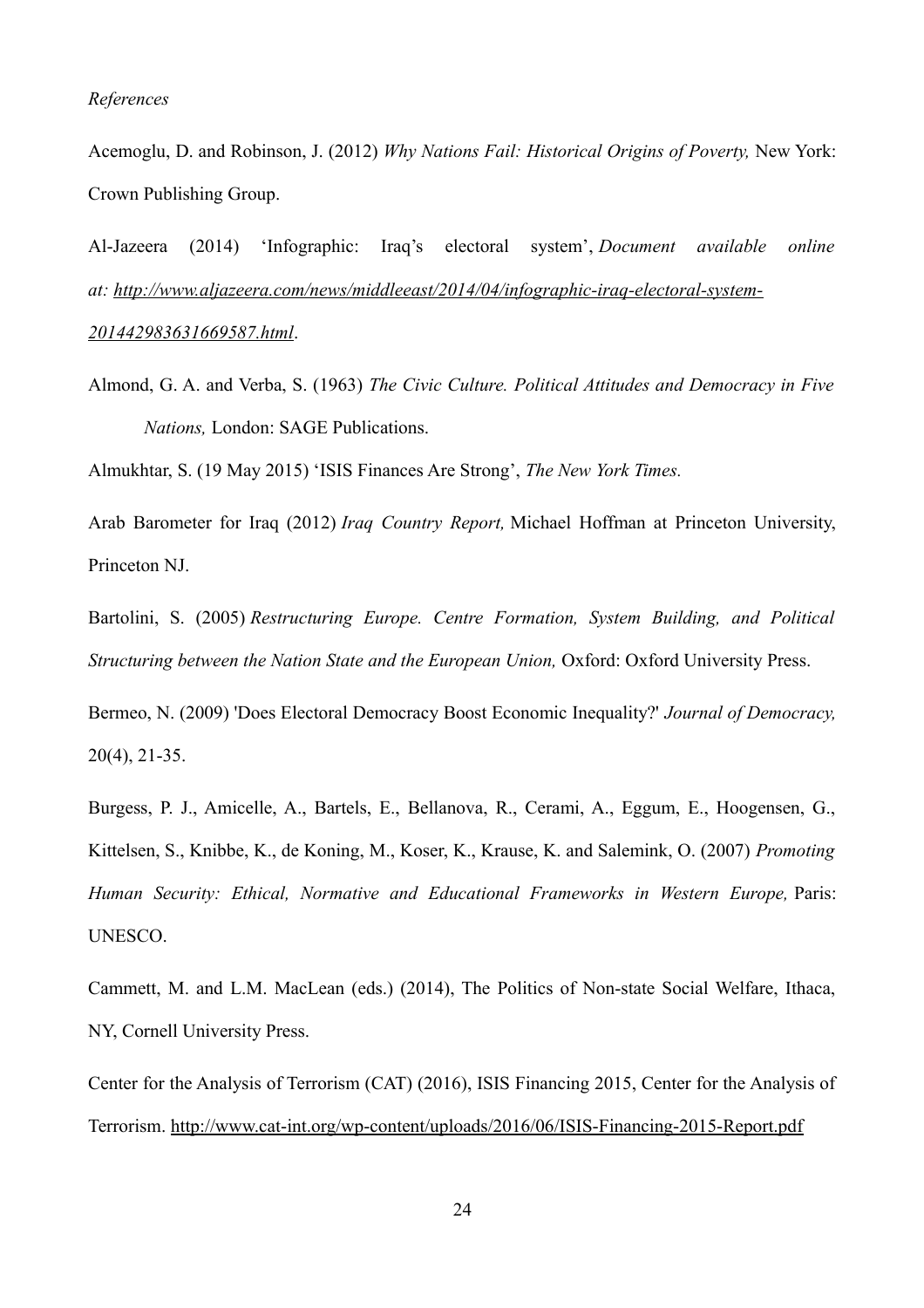- Cerami, Alfio (2018), The Lights of Iraq: Electricity Usage and the Iraqi War-fare Regime, MPRA Paper No. 88264, University Library of Munich, Germany. https://mpra.ub.unimuenchen.de/88264/1/MPRA\_paper\_88264.pdf
- Cerami, A. (2013), Permanent Emergency Welfare Regimes in Sub-Saharan Africa. The Exclusive Origins of Dictatorship and Democracy, Basingstoke: Palgrave Macmillan.

Cerami, A. and Stubbs, P. (2013) 'Post-Communist Welfare Capitalisms: Bringing Institutions and Political Agency Back In' in Hill, M., ed. *Comparative Public Policy. Four-Volume Set. Volume II*, London: SAGE, 347-370.

Cerami, A. and Vanhuysse, P. (eds) (2009), Post-Communist Welfare Pathways. Theorizing Social Policy Transformations in Central and Eastern Europe, Basingstoke: Palgrave Macmillan.

CIA (2016) *World Factbook: Iraq,* Central Intelligence Agency. Available on-line at https://www.cia.gov/library/publications/the-world-factbook/.

Damasio, AR (2000), The Feeling of What Happens: Body and Emotion in the Making of Consciousness, Mariner Books

Damasio, AR 1994, 'Descartes' error: emotion, reason and the human brain', Penguin, New York. Diamond, L. (2008) *The Spirit of Democracy,* New York: Times Books.

Diamond, L., Plattner, M.F., Walker, C. (eds) (2016), *Authoritarianism Goes Global: The Challenge to Democracy,* Baltimore: Johns Hopkins University Press*.*

- Eisenstadt, M. (2007) *Iraq Tribal Engagement Lessons Learnt.* Military Review September-October 2007, pp.16-31. https://www.unl.edu/rhames/courses/war/readings/eisenstadt-tribalengagement.pdf
- Enough Project (2017), Enough Project Report: Weapons of Mass Corruption: How Corruption in South Sudan's Military Undermines the World's Newest Country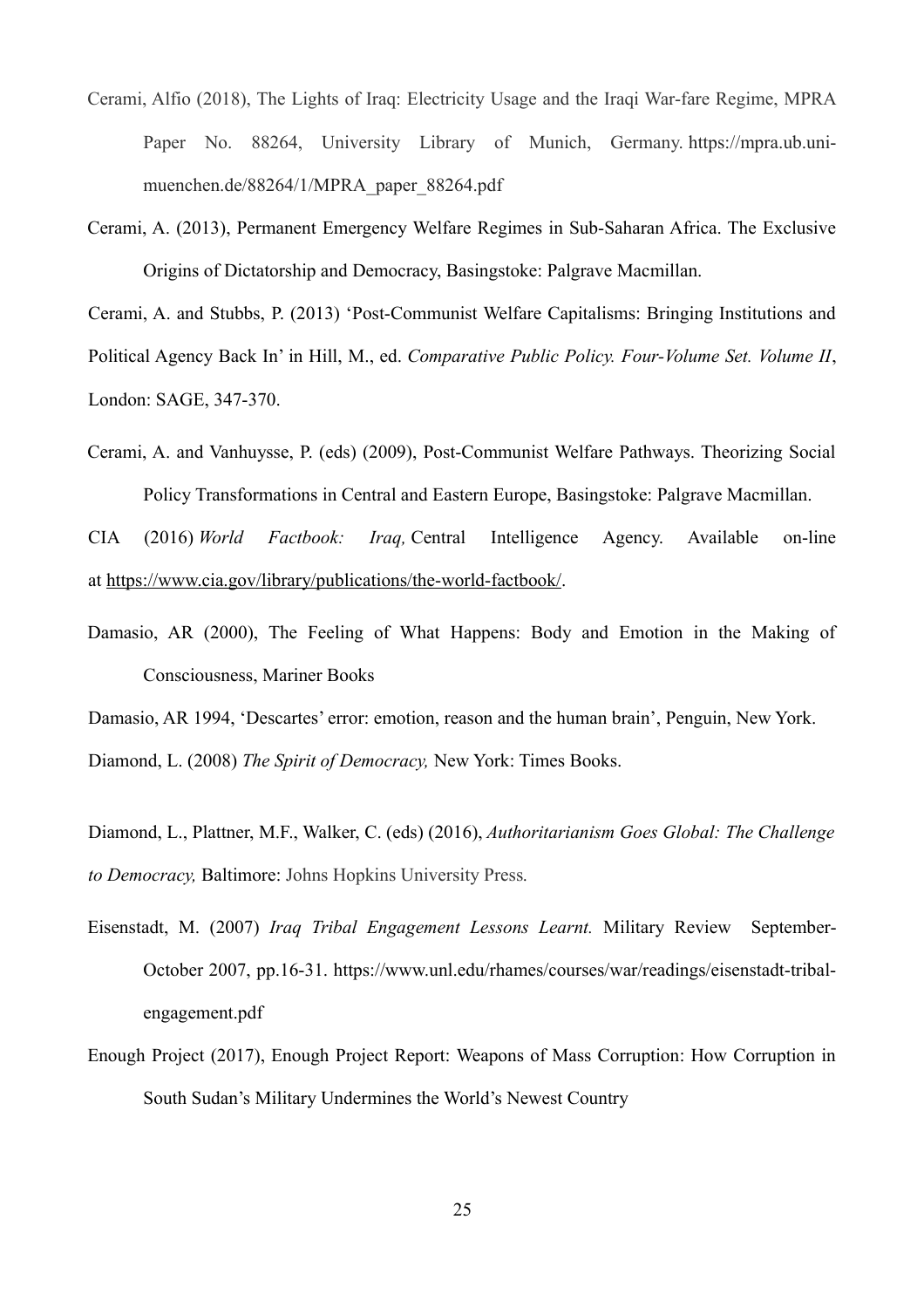FAO (2014) 'IRAQ FAO STAT', *Document available online at: http://faostat.fao.org/CountryProfiles/Country\_Profile/Direct.aspx?lang=en&area=103*.

Ferrera, M. (2005) *The Boundaries of Welfare. European Integration and the New Spatial Politics of Social Protection,* Oxford: Oxford University Press.

Financial Action Task Force (FATF) (2015) *Financing of the Terrorist Organisation Islamic State in Iraq and the Levant (ISIL)*, Financing of the terrorist organisation Islamic State in Iraq and the Levant (ISIL), FATF, www.fatf-gafi.org/topics/methodsandtrends/documents/financing-of-terroristorganisation-isil.html.

Financial Action Task Force (FATF) (2017) Remarks at the Interpol Unity for Security Forum, FATF, http://www.fatf-gafi.org/publications/fatfgeneral/documents/interpol-speech-mar2017.html

Freitas, N. E. M. d. and Johnson, H. (2012) *Formal and Informal Social Protection in Iraq*, The Economic Research Forum (ERF), Dokki, Giza, Egypt.

Goodin, R. (ed) (1994), *The Theory of Institutional Design,* Cambridge: Cambridge University Press.

Haggard, S. and Kaufman (2016) Dictators and democrats: masses, elites, and regime change, Princeton: NJ.

Haggard, S. and Kaufman, R. (2008) *Development, Democracy, and Welfare States,* Princeton, NJ: Princeton University Press.

Haggard, S. and Kaufman, R. (2008) *Development, Democracy, and Welfare States,*Princeton, NJ: Princeton University Press.

Haggard, S. and Long, J. (2007) *On Benchmarks: Institutions and Violence in Iraq*, San Diego: University of California San Diego. Available online at: http://irps.ucsd.edu/assets/001/6557.pdf.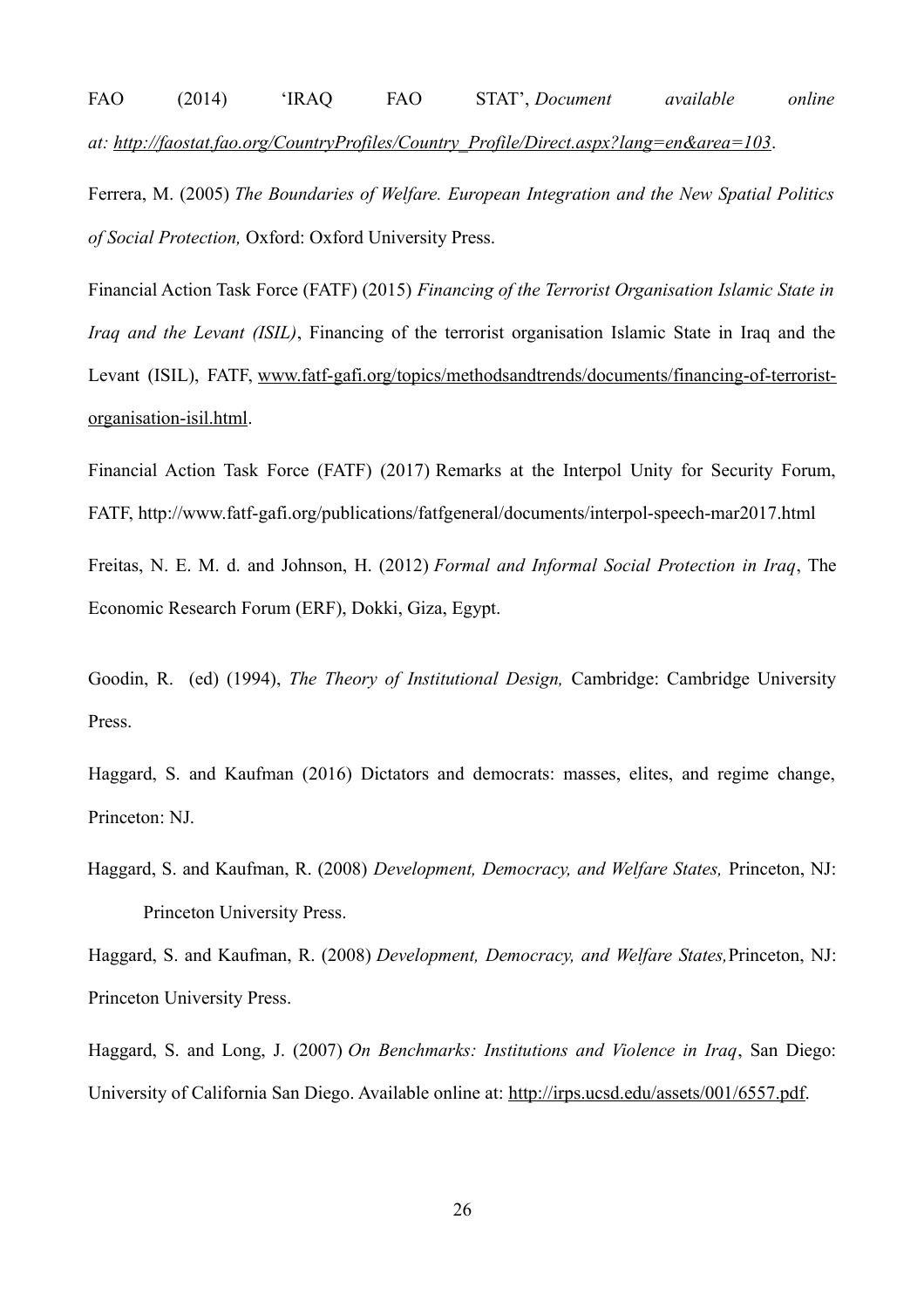Hames, R. (2017), course lectures and power point presentations. Iraqi Ethnic, Tribal, and Religious Groups, http://www.unl.edu/rhames/courses/ppoint/iraq.pdf

Hooghe, L. and Marks, G. (2001) *Multi-Level Governance and European Integration,*Lanham, Md.: Rowman and Littlefield.

Houle, C. (2009) 'Inequality and Democracy: Why Inequality Harms Consolidation but Does Not Affect Democratization', *World Politics,* 61(4), 589-622.

Huntington, S. P. (1991) *The Third Wave Democratization in the Late Twentieth Century,* Norman and London: University of Oklahoma Press.

IBRD/World Bank (2014) *The Unfulfilled Promise Of Oil and Growth. Poverty, Inclusion and Welfare in Iraq 2007–2012,* Washington DC: World Bank.

Jones Seth G., Dobbins, J., Byman, D., Chivvis, C. S., Connable, B., Martini, J., Robinson, E., Chandler, N. (2017), *Rolling Back the Islamic State*, RAND Corporation: Santa Monica, CA. https://www.rand.org/pubs/research\_reports/RR1912.html

Kapstein, E. B. and Converse, N. (2008) 'Why Democracies Fail', *Journal of Democracy,* 19(4), 57- 68.

Kazepov, Y., ed. (2010) *Rescaling Social Policies: Towards Multilevel Governance in Europe,* Surrey: Ashgate.

Khan, J. (2007) 'The Iraqi Tribal Structure. Background and Influence on Counter-Terrorism', *Perspectives on Terrorism,* 1(1), Document available online at: http://www.terrorismanalysts.com/pt/index.php/pot/article/view/2/html.

Khatib, L. (2015), 'The Islamic State's Strategy: Lasting and Expanding', Working Paper June, Beirut: Carnegie Middle East Center. Available online at: http://carnegieendowment.org/files/islamic\_state\_strategy.pdf

27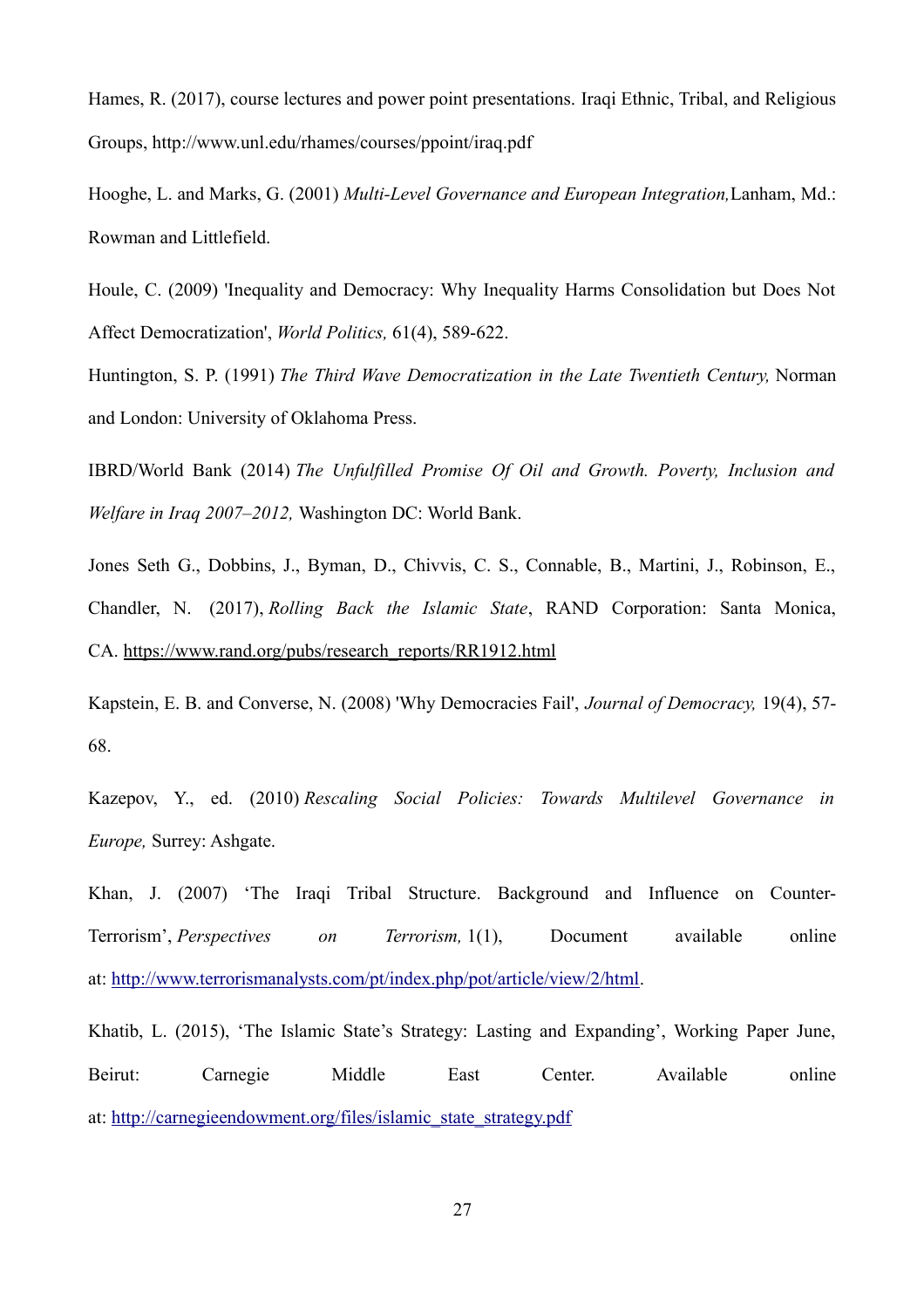Langer, A., Stewart, F. and Venugopal, R., eds. (2011) *Horizontal Inequalities and Post-Conflict Development,* Basingstoke: Palgrave Macmillan.

Lascoumes, P. and Le Galès, P. (2007), Introduction: Understanding Public Policy through Its Instruments—From the Nature of Instruments to the Sociology of Public Policy Instrumentation, Governance, 20(1), 1-21.

Lewis, O. and Steinmo, S. (2012) How Institutions Evolve: Evolutionary Theory and Institutional Change, Polity, 44(3), 314-339.

Lijphart, A. (1999) *Patterns of Democracy: Government Forms and Performance in Thirty-Six Countries,* New Haven: Yale University Press.

Lipset, S. and Rokkan, S., eds. (1967) *Party Systems and Voter Alignments: Cross-National Perspectives,* Toronto: The Free Press.

Lister, C. (2015), *The Islamic State: A Brief Introduction*, Washington DC: Brookings Institution Press.

Luhmann, N. (1984) *Soziale Systeme,* Frankfurt a.M: Suhrkamp.

Mauss, Marcel. 2000. *The Gift: The Form and Reason for Exchange in Archaic Societies*. London: Routledge.

May, C. (2017), Transnational Crime and the Developing World, Global Financial Integrity report, Global Financial Integrity, Washington DC.

Mayntz, R. (2003), *Mechanisms in the Analysis of Macro-Social Phenomena*, MPIfG Working Paper no. 03/3, Cologne: Max Planck Institut für Gesellschaftsforschung.

Merkel, W. (2010), *Systemtransformation. Eine Einführung in die Theorie und Empirie der Transformationsforschung. Zweite Überarbeitete und erweiterte Auflage*, Wiesbaden: VS Verlag für Sozialwissenschaften.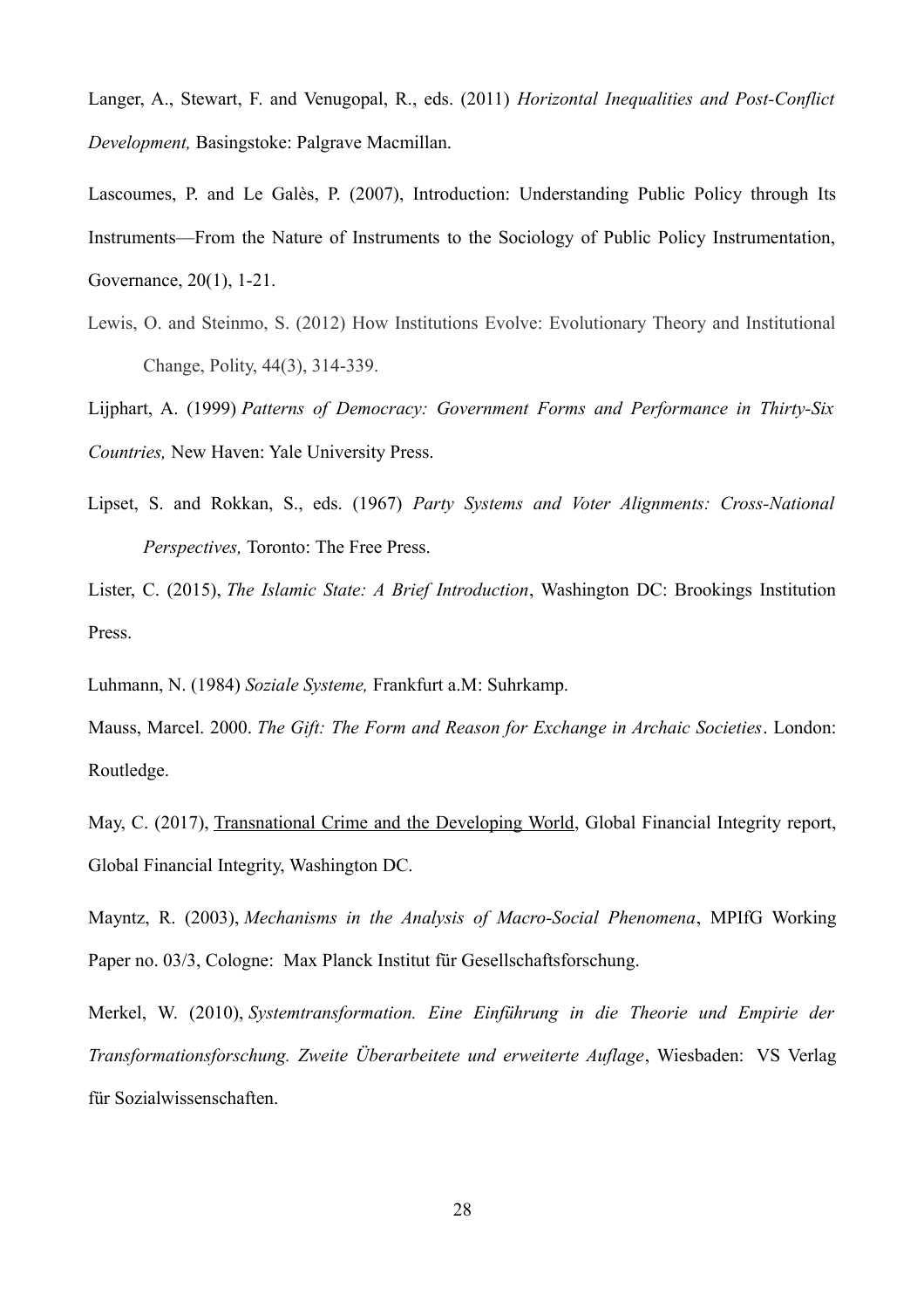Merkel, W. and Gerschewski, J. (2011) *Autokratien am Scheideweg. Ein Modell zur Erforschung diktatorischer Regime*, WZB-Mitteilungen 133, Berlin: WZB.

Merkel, W. and Grimm, S., eds. (2009) *War and Democratization. Legality, Legitimacy and Effectiveness,* London: New York: Routledge.

Milliken, A. (6/25/2015) 'Isis to Introduce Newly Minted Currency', *Newsweek,* On-line available at: http://europe.newsweek.com/isis-introduce-newly-minted-currency-329291?

utm\_content=bufferd6b4d&utm\_medium=social&utm\_source=twitter.com&utm\_campaign=buffer.

Nasiritousi, N., Hjerpe, M. and Bäckstrand, K. (2015), 'Normative arguments for non-state actor participation in international policymaking processes: Functionalism, neocorporatism or democratic pluralism?'**,** *European Journal of International Relations*, 1354066115608926, first published on October 15, 2015doi:10.1177/1354066115608926.

Naudé, W., Santos-Paulino, A. U. and McGillivray, M., eds. (2011) *Fragile States. Causes, Costs, and Responses,* Oxford: Oxford University Press.

Offe, C. (1991) 'Capitalism by Democratic Design? Democratic Theory Facing the Triple Transition in East Central Europe', *Social Research,* 58(4), 865-92.

O'Donnel, G. and Schmitter, P.C. (1986), *Transition from Authoritarian Rule*, Baltimore: Johns Hopkins University Press.

Parsons, T. (1951) *The Social System,* New York: Free Press.

Przeworski, A. (1991), *Democracy and the Market: Political and Economic Reforms in Eastern Europe and Latin America (Studies in Rationality and Social Change)*, Cambridge: Cambridge University Press.

Robinson, E., Egel, D., Johnston, P. B., Mann, S., Rothenberg, A. D., Stebbins, D. (2017), When the Islamic State Comes to Town. The Economic Impact of Islamic State Governance in Iraq and Syria, RAND Corporation, Santa Monica, CA.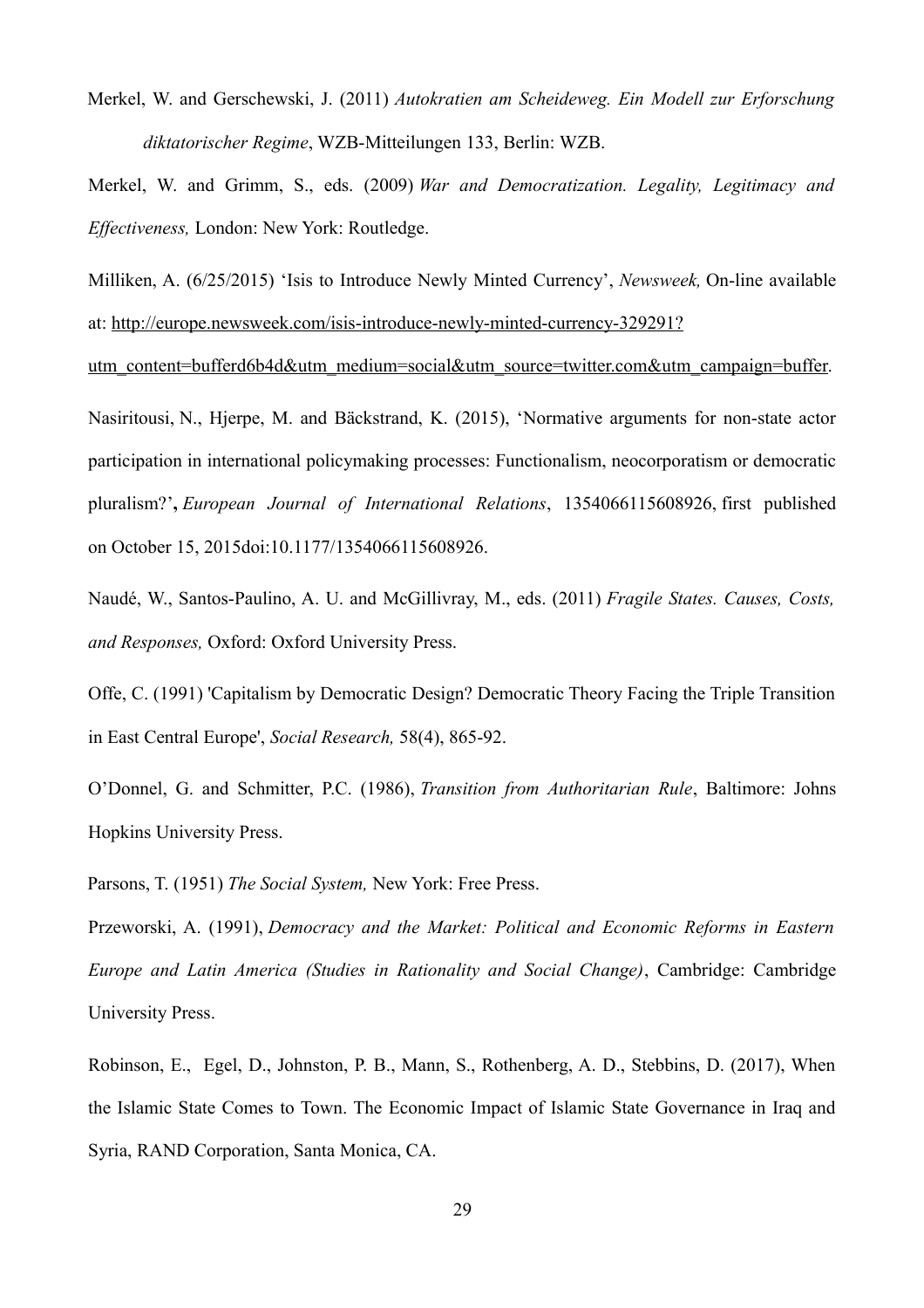- Room, G. (2016a). Complexity Theory and Agile Policy-Making. *In*: Stiftung, B., ed. *"To the Man with a Hammer…":.* Gütersloh, Germany: Bertelsmann Stiftung, pp. 107-120.
- Room, G., 2016b. Nudge or nuzzle?:improving decisions about active citizenship. *Policy Studies*, 37 (2), pp. 113-128.

Room, G., Spence, A., Evangelou, E., Zeppini, P., Pugliese, E. and Napolitano, L., 2017. Dynamics of cumulative innovation in complex social systems (DCICSS). University of Bath.

Saltman, E. M. and Smith, M. (2015) '*Till Martyrdom Do Us Part' Gender and the ISIS Phenomenon*, London: Institute for Strategic Dialogue.

Sanger, D. E. and Davis, J. H. (13 September 2014) 'Struggling to Starve ISIS of Oil Revenue, U.S. Seeks Assistance From Turkey', *New York Times,*

Sartori, G. (1994) *Comparative Constitutional Engineering,* London: Macmillan.

Schwarz, R. (2011), 'Does war make states? Rentierism and the Formation of States in the Middle East', *European Political Science Review*, 3 (3), 419-443.

Shatz, H. J. (2015) 'Iraq Is Bankrolling ISIL', *Politico Magazine. Document available online at: http://www.politico.com/magazine/story/2015/05/iraq-bankrolling-isil-118227.html#.VXQEuMqqko*

Simon, Herbert A. The Sciences of the Artifi cial. Cambridge, MA: MIT Press, 1969.

Steinmo, S. (2010) *The Evolution of Modern States: Sweden, Japan, and the United States,* Cambridge: Cambridge University Press.

Stewart, F., ed. (2008) *Horizontal Inequalities and Conflict: Understanding Group Violence in Multiethnic Societies,* Basingstoke: Palgrave Macmillan.

Stubbs, P. and Zrinščak, S. (2009) 'Re-Scaling Emergent Social Policies in South Eastern Europe' in Rummery, K., Greener, I. and Holden, C., eds., *Social Policy Review 21. Analysis and Debate in Social Policy, 2009*, Bristol: Policy Press, 285-306.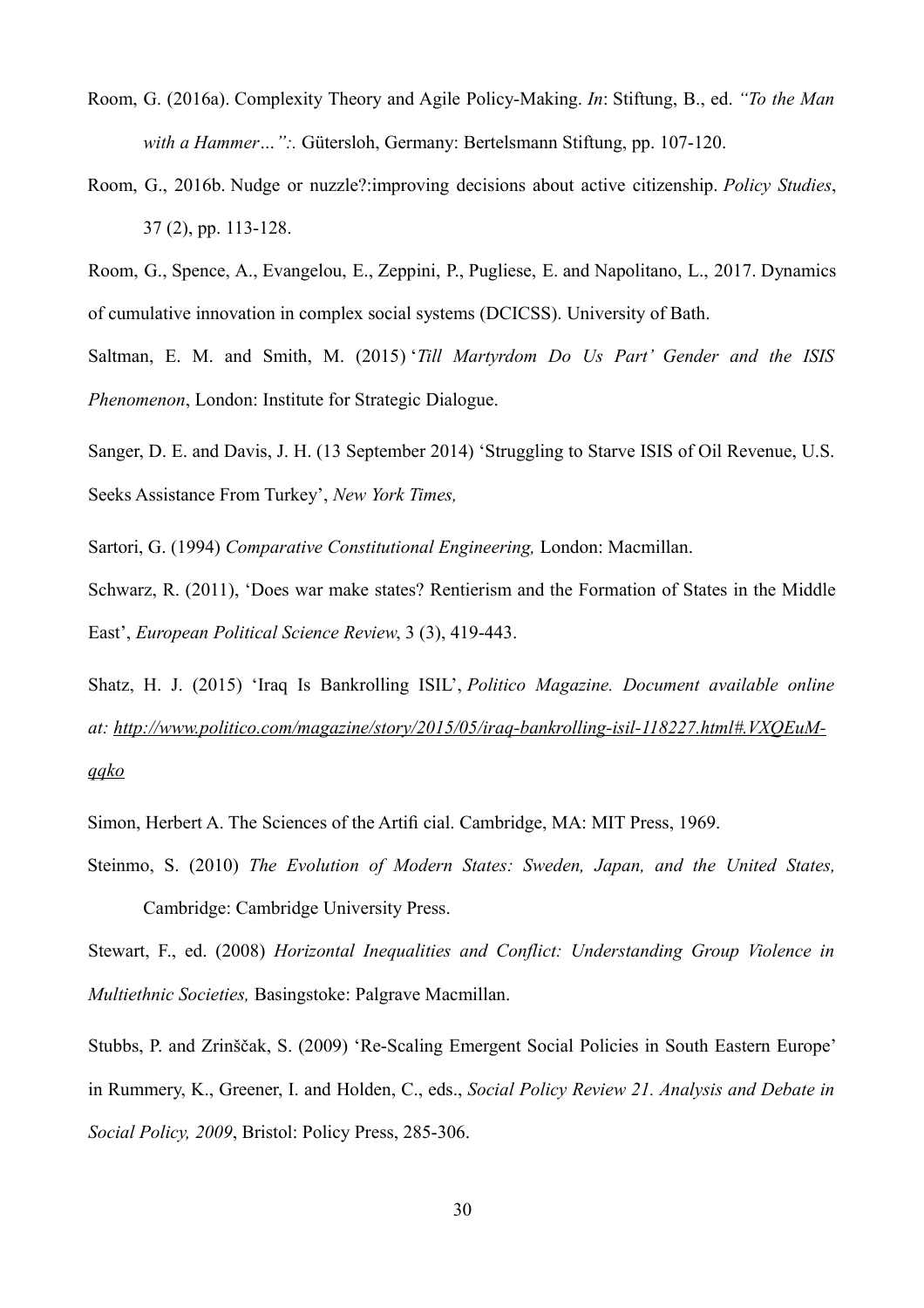- Thaler, R. H. and Mullainathan, S. (2000) "Behavioral Economics." NBER Working Paper Series 7948. NBER.
- Thaler, R. H., Sunstein, C. R. and Balz, J. P. (eds) (2014) "Choice Architecture" *The Behavioral Foundations of Public Policy*, Eldar Shafir.

Tilly, C. (1985) 'War Making and State Making as Organized Crime' in Evans, P. B., Rueschemeyer, D. and Skocpol, T., eds., *Bringing the State Back In*, Cambridge: Cambridge University Press, 169-191.

Tilly, C. and Tarrow, S. (2007) *Contentious Politics,* Boulder, CO: Paradigm Publishers.

UNOCHA (2015) *Iraq Human Repsonse Plan 2015,* New York: United Nations Office for the Coordination of Humanitarian Affairs.

UNPO (2013) *IRAQ: The Situation of Ethnic and Religious Minorities*, Briefing paper D-IQ Meeting, European Parliament 20 June 2013, Brussels: Unrepresented Nations and Peoples Organization.

US Social Security Administration (2014) *Social Security Programs Throughout the World: Iraq*, Baltimore: US Social Security Administration. Update con 2016

Waterbury, J. (2015), 'BOOKS REVIEW: The Islamic State: A Brief Introduction by Charles R. Lister; The Rise of Islamic State: ISIS and the New Sunni Revolution by Patrick Cockburn'*, Foreign Affairs,* 94(5),195-196.

Weber, M. ([1922]1968) *Economy and Society. 3 vols. (ed. by Günther Roth and Claus Wittich),* New York: Bedminster Press.

Wikipedia (2015) 'Elections in Iraq', *Document available online at: http://en.wikipedia.org/wiki/Elections\_in\_Iraq*.

Willetts P (2011) *Non-Governmental Organizations in World Politics. The Constructions of Global Governance*. London: Routledge.